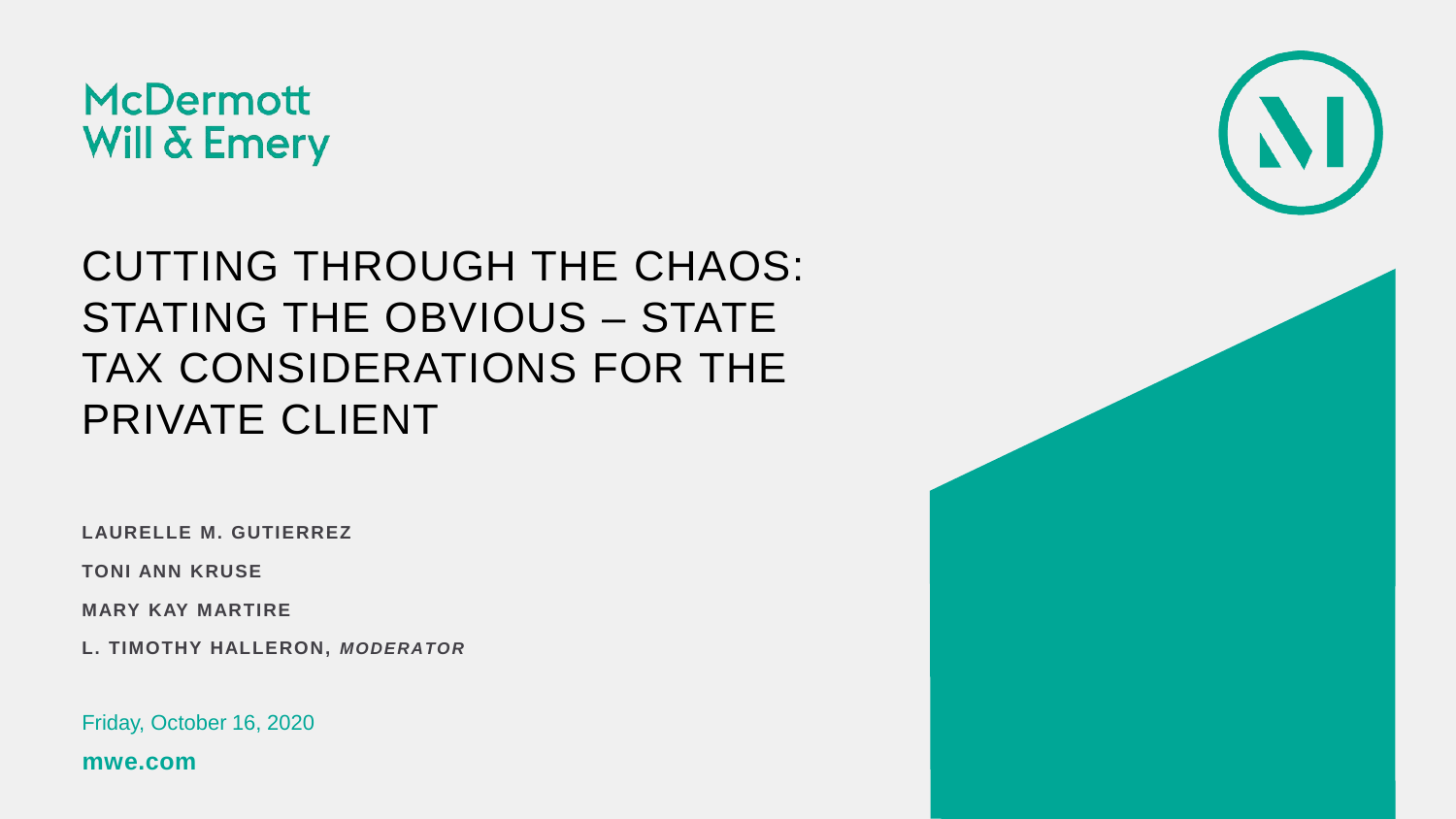#### QUESTION SUBMISSIONS

#### **During this webinar you can submit questions through the Zoom Q&A function**

- The presenters will answer questions at the end of the presentation as time permits
- If your question is not addressed live, the presenters will do their best to answer your question via email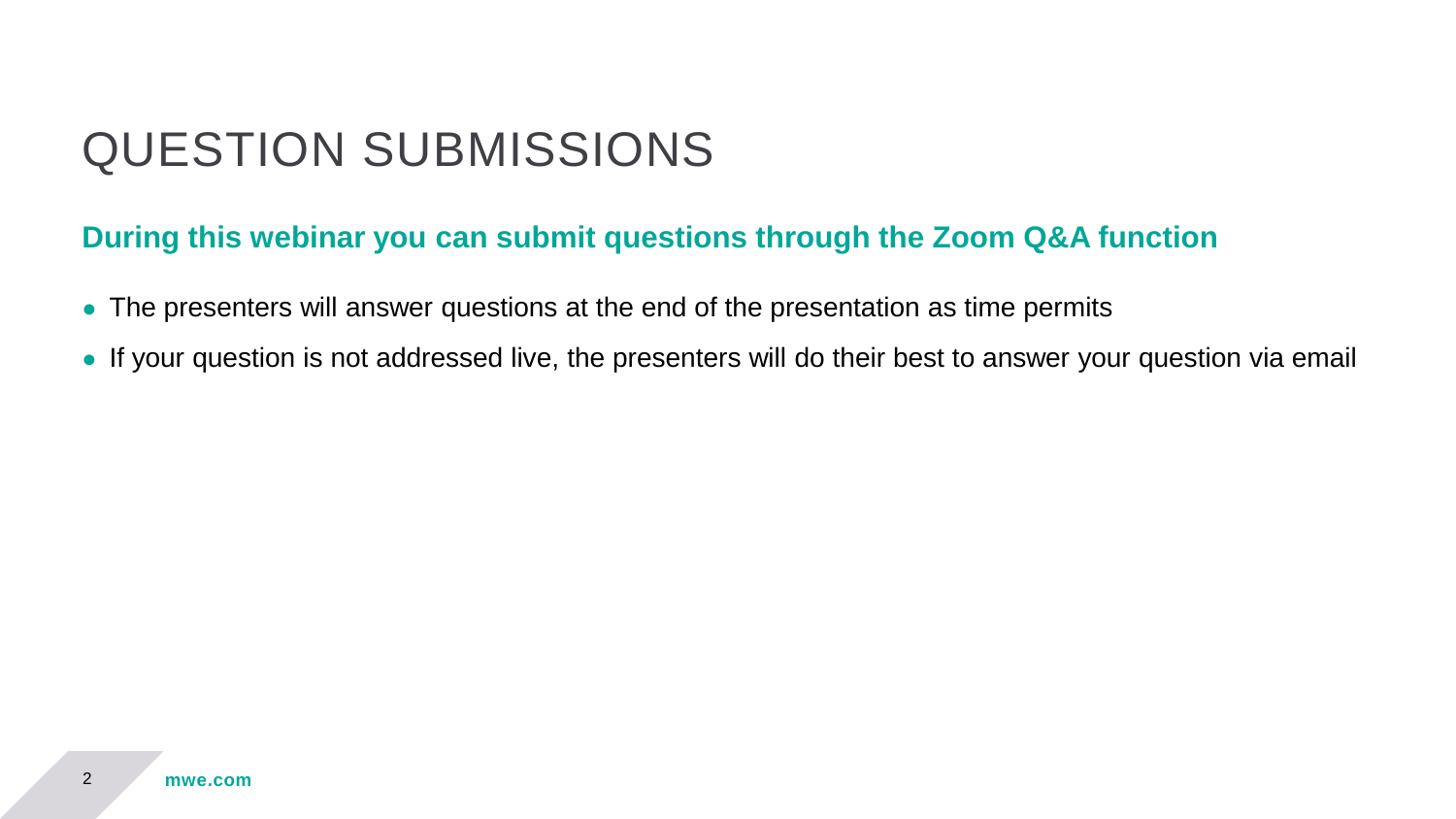# INDIVIDUAL RESIDENCY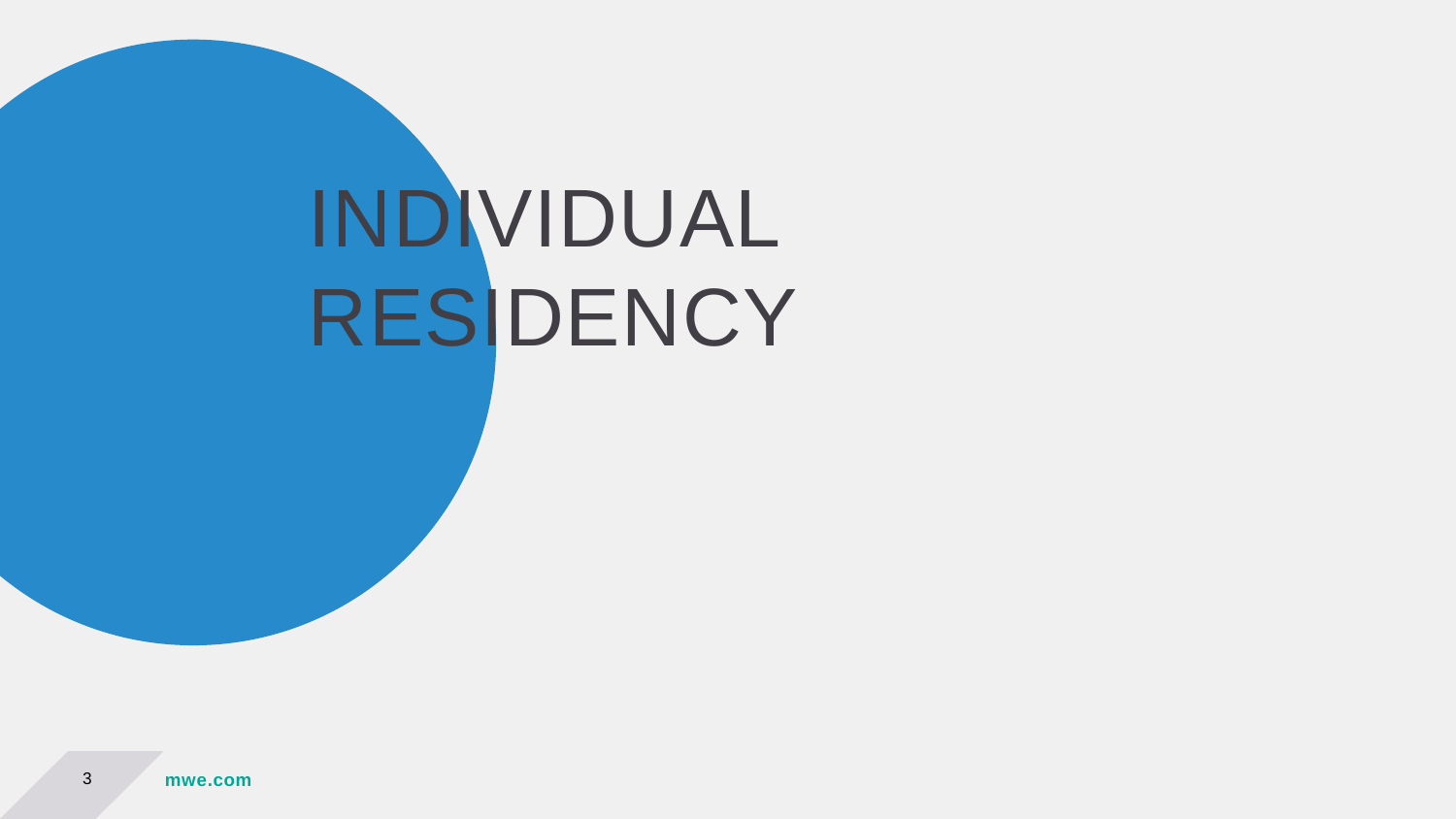#### TAX – THE GREAT MOTIVATOR

- Income tax rates vary substantially across the United States
	- No tax states: AK, FL, NV, SD, TX, WA and WY
	- States with limited income tax: NH and TN
	- Compare CA's highest tax rate of 13.3% and NY's highest combined state and city tax rate of 12.696%
- While we won't be focusing on estate or inheritance tax today, there are considerable differences among the states regarding the imposition of estate or inheritance tax
	- 33 states have no estate or inheritance tax, including CA
	- 5 states have an inheritance tax but no estate tax
	- MD not only has an inheritance tax but an estate tax too
	- Other states impose an estate tax but allow for a large estate tax exclusion, with NY allowing the maximum exclusion of \$5,850,000
	- Still other states have their own estate tax exclusion amount, including MA (\$1 million with 16% max rate) and CT (\$5.1 million with 12% max rate and a cap of \$15 million in state estate tax)
	- If moving residency to another state to avoid income tax, be careful not to then cause an estate or inheritance tax. For example, WA state has no state income tax but imposes a state estate tax on assets in excess \$2,193,000 with a maximum estate tax rate of 20%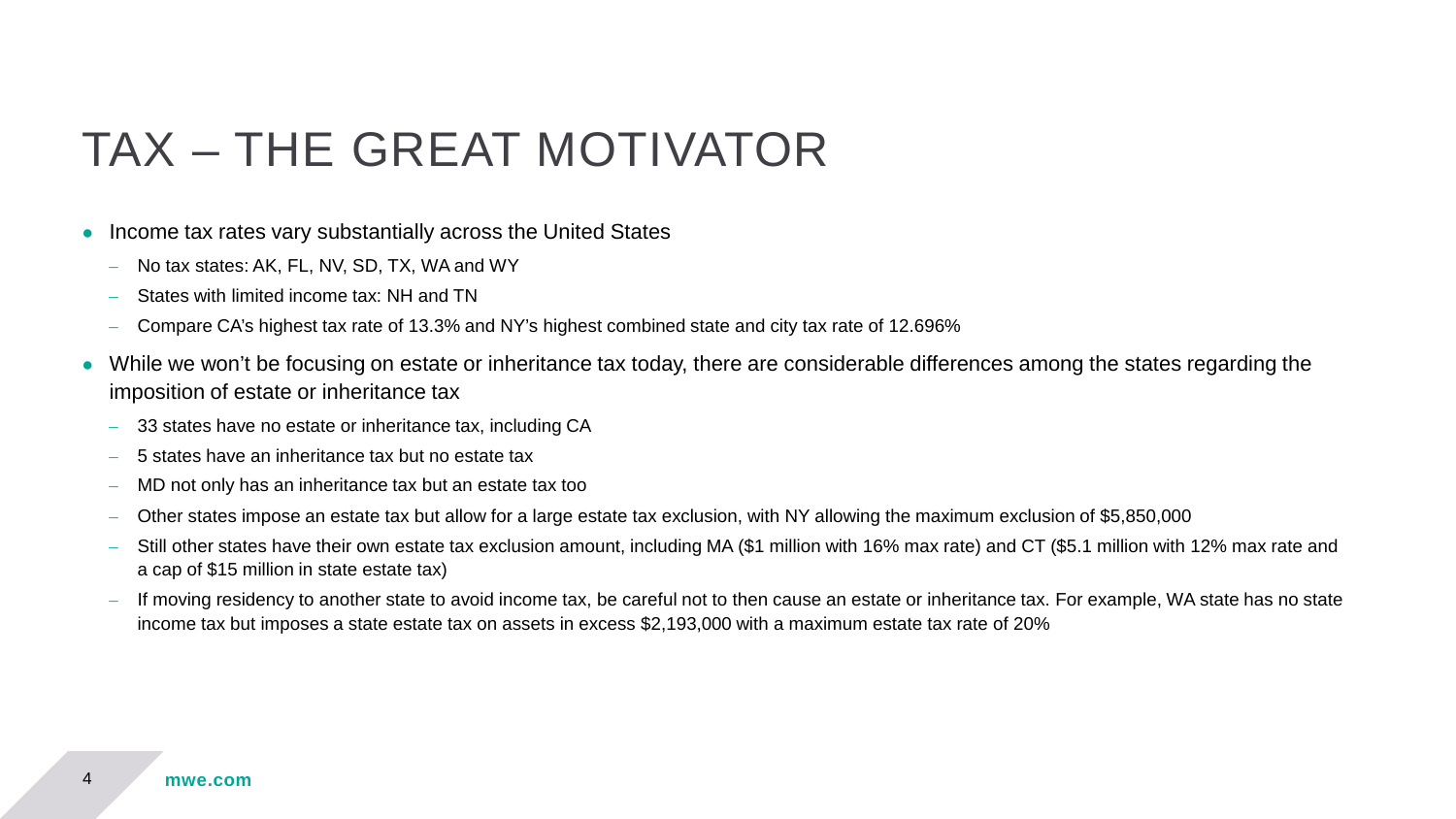#### STATE'S AUTHORITY FOR TAXATION

- States have the power to tax
	- "Unless restrained by constitutional provisions, the sovereign has power to tax all persons and property within its jurisdiction and enjoying the benefits and protection of its Laws." *Haavik v. Alaska Packers Ass'n.* 263, U.S. 510, 514 (1924)
	- But are subject to constitutional constraints.
- States have the right to tax people, property or commerce within their borders, but there are limits
	- Due Process Clause
		- **Prohibits states from depriving "any person of life, liberty or property, without due process of law"**
		- Prevents an abuse of that power that would amount to a confiscation of property or deprivation of personal rights
	- United States Supreme Court
		- States can tax all of the worldwide income of one of its residents
		- States can only tax nonresidents on the income earned within its borders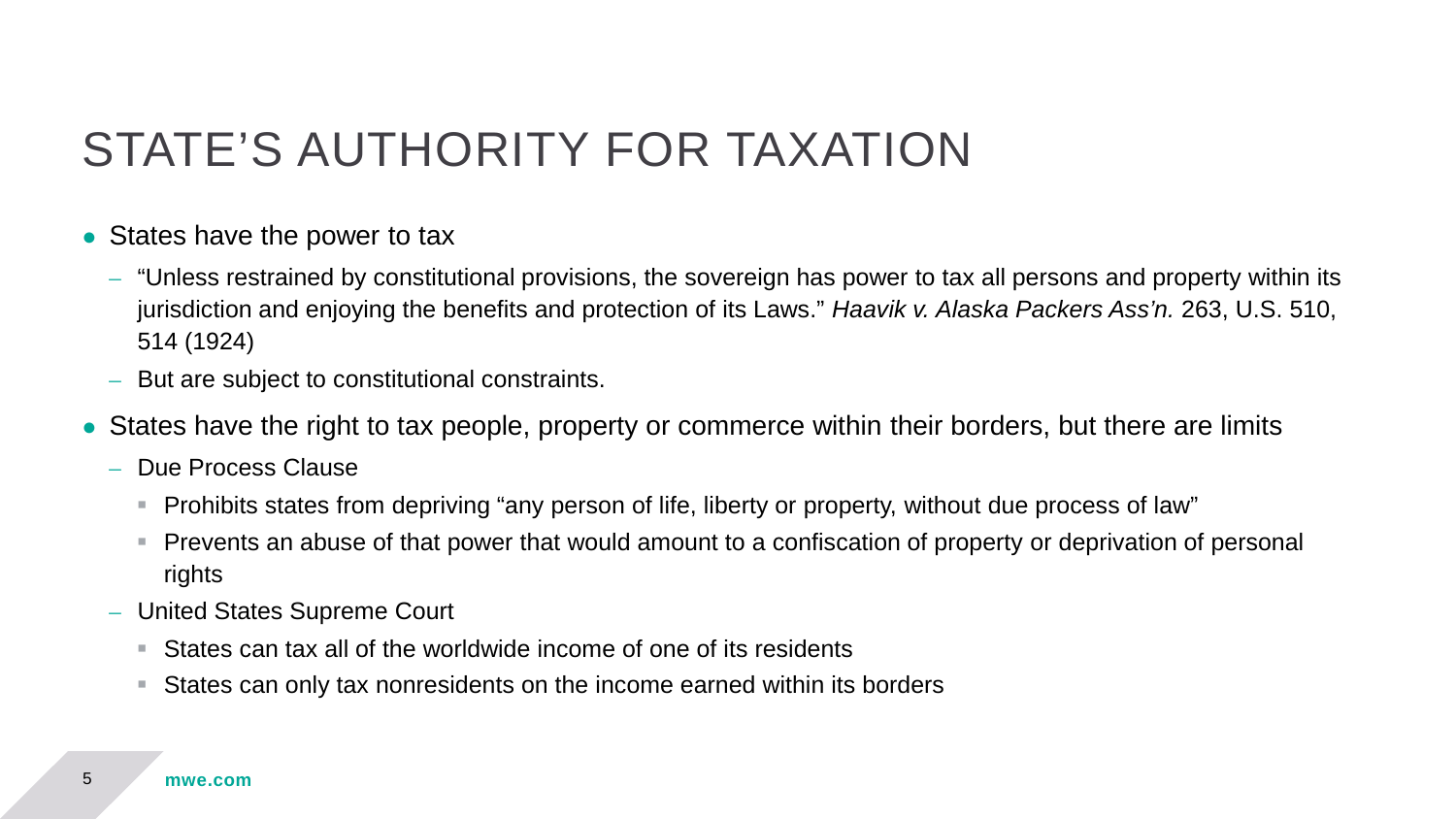### STANDARDS FOR ESTABLISHING RESIDENCY

- States differ on basis for taxation of individuals
	- Domicile
	- Residence
	- Days present in the state
		- Greater than 183 days
		- $\blacksquare$  Nine months CA
	- Some combination of the above

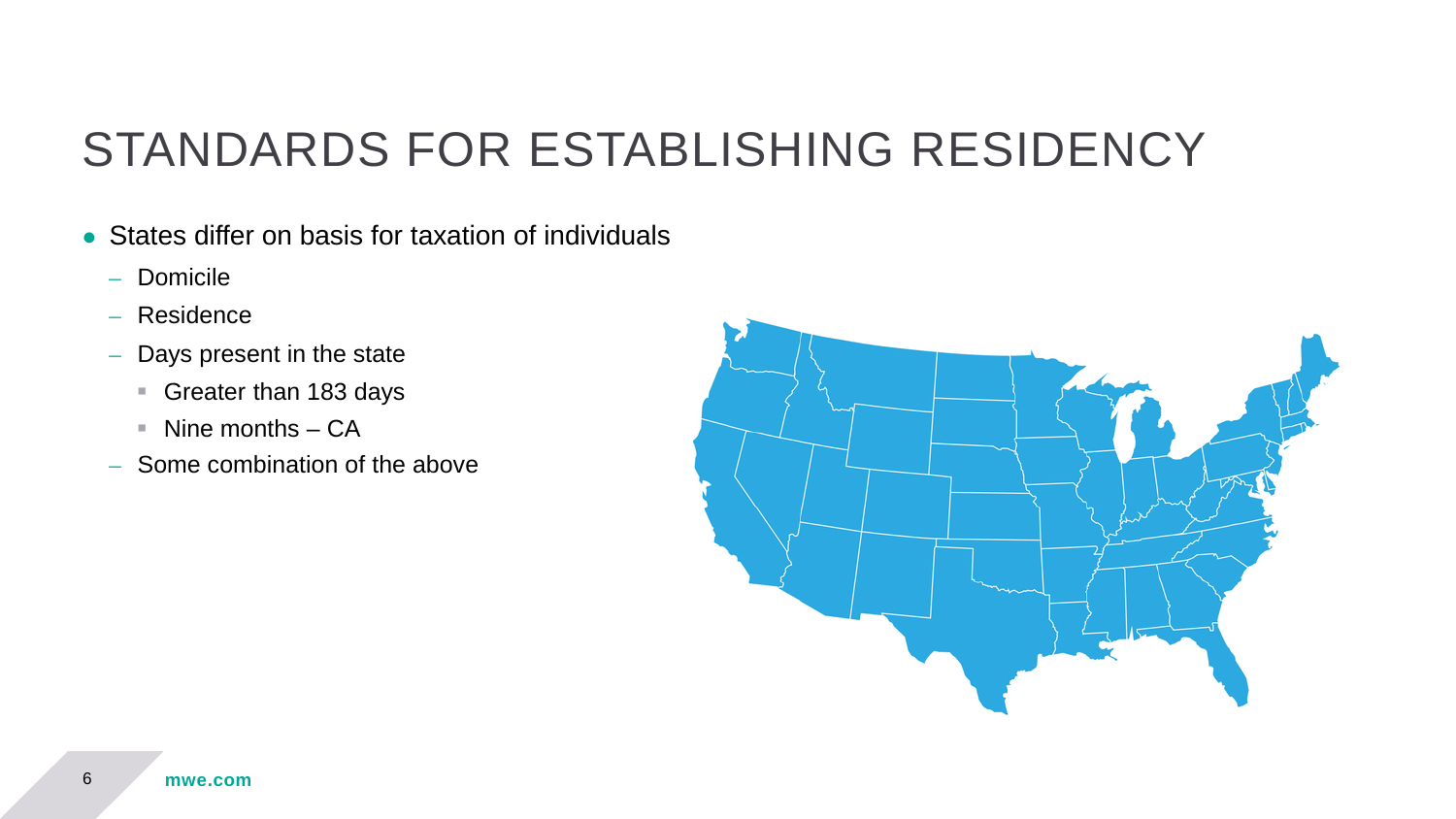### BASICS OF RESIDENCE

- Residence and domicile are not the same
	- Residence is more than a temporary place of abode
	- If domicile is established, residence will be presumed absent facts proving otherwise
	- Days present in a state provide the evidence for residence
- An individual can have multiple residences
	- The risk of double taxation is alive and well

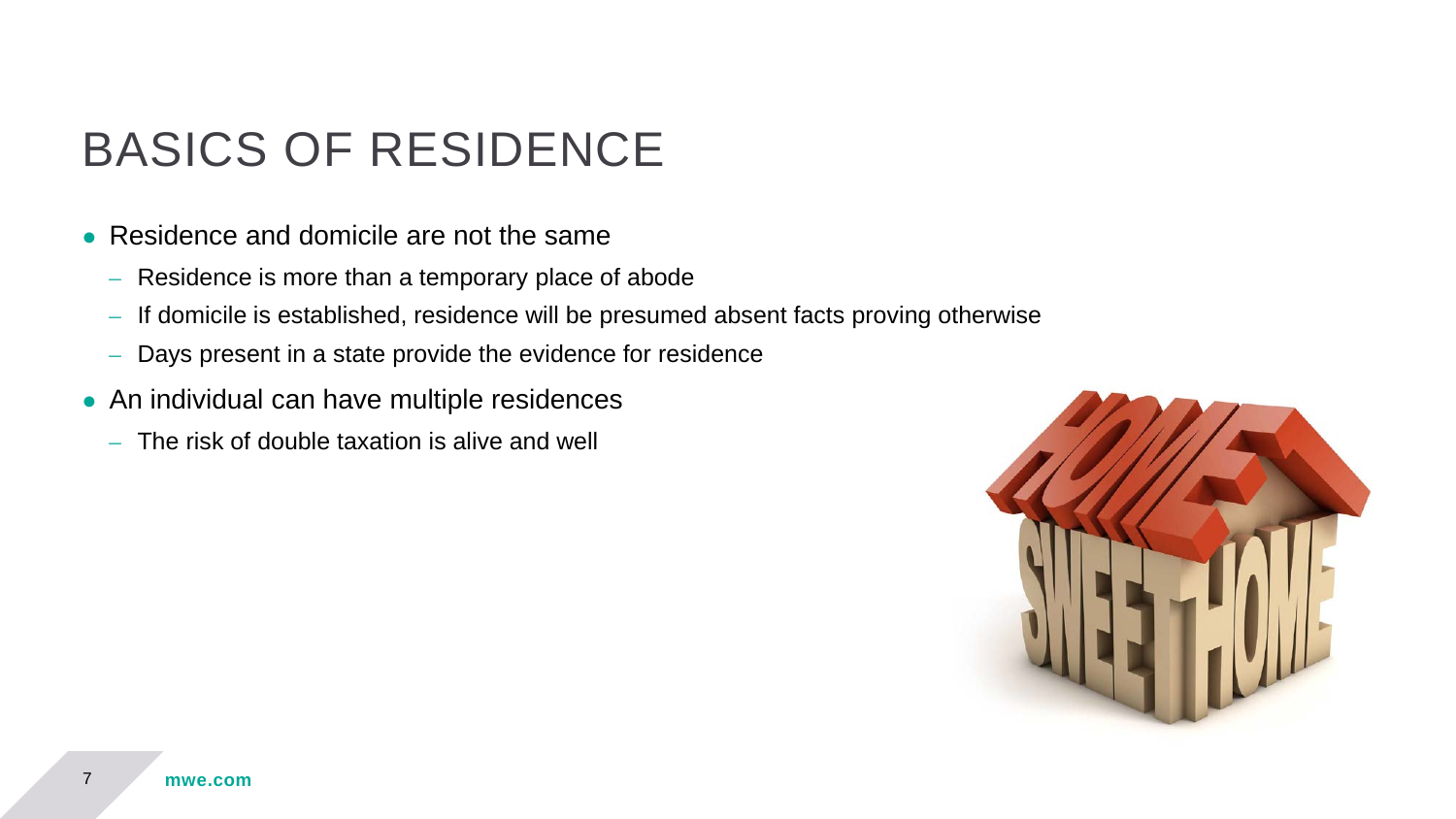### BASICS OF RESIDENCE

#### • Domicile is:

- The place you intend to have as your permanent home
- Where your permanent home is located
- The place you intend to return to after being away (as on vacation, business assignments, educational leave, or military assignment)
- Determined on a facts and circumstances basis
- Intention to return to permanent home is essential
- Only one domicile allowed at a time
	- Domicile does not change until you have abandoned your old domicile and established a new domicile outside the original state of domicile

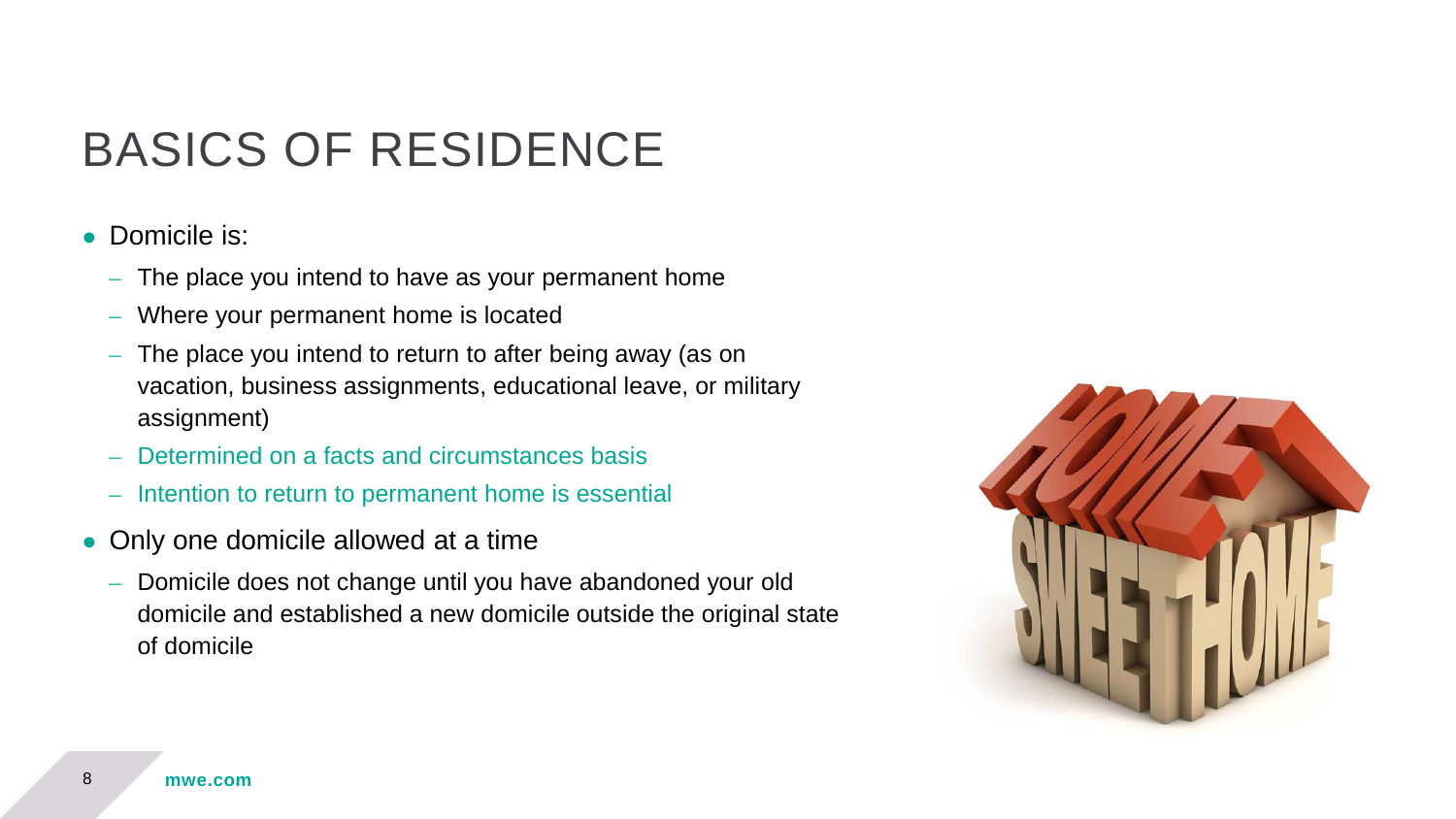### BREAKING & ESTABLISHING DOMICILE

- Breaking bad
	- States from which taxpayers are fleeing will try to claim that domicile and residence have not changed
	- Fleeing taxpayers must be clear with actions and words as to their intent to change domicile
	- Proving non-residency is not the same as changing domicile if there is no intent to make a different residence a permanent place of abode
- Establishing a new permanent abode
	- States into which taxpayers are landing usually make it easy to establish residency
	- Taxpayers should not rely solely on the rules to establish residency to prove the change has been made
	- Embrace (not just state) the intent to permanently reside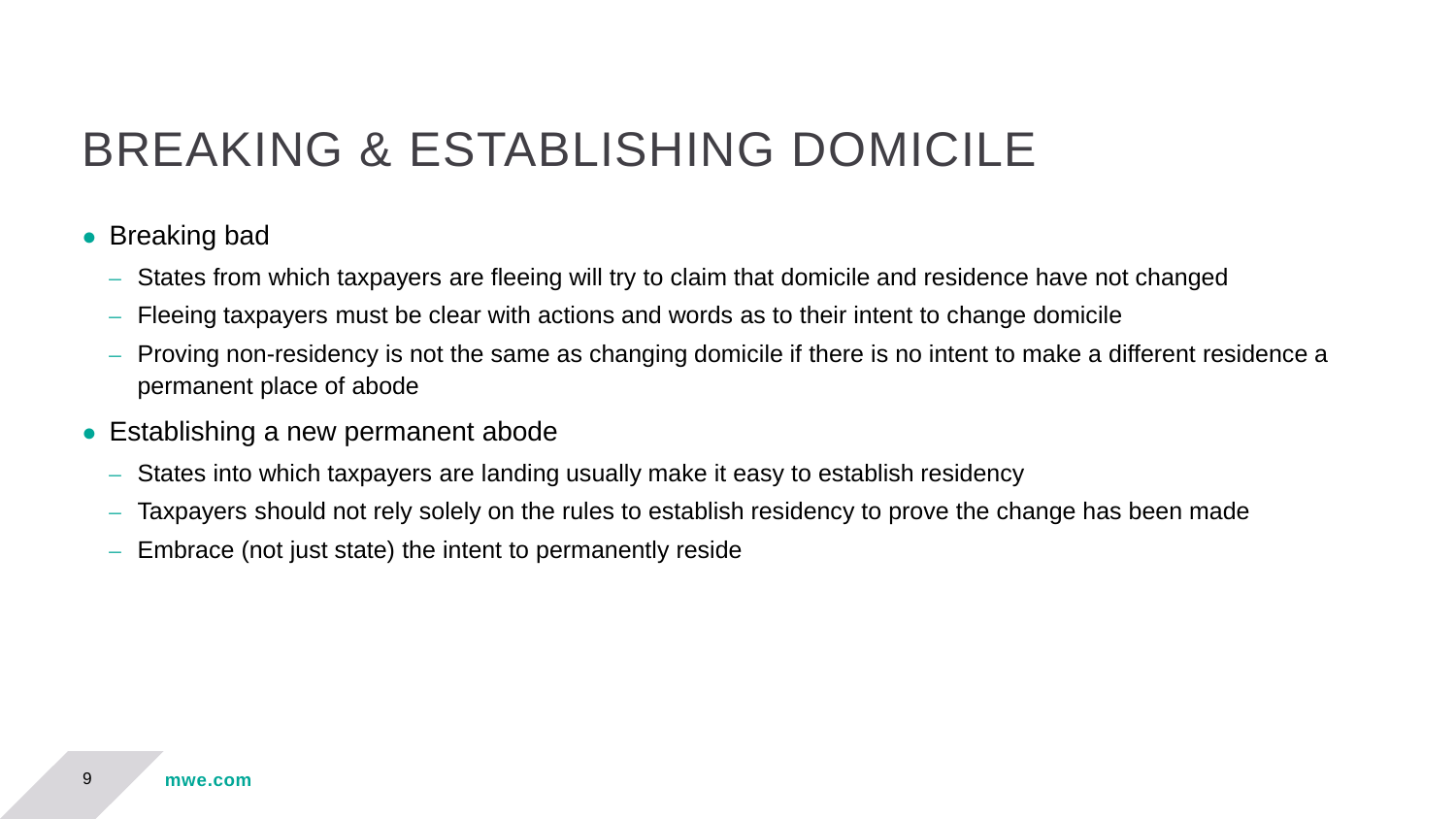#### • Preliminary planning

- Decide on the effective date for the change
	- **Preferably January 1**
	- **Preferably at least a year in the future**
	- (The move must be completed by the effective date)
- Educate the taxpayer as to what will be required
- Assemble a team
	- Taxpayer
	- Point person in the family office
	- **Lawyer in old domicile**
	- **Lawyer in new domicile**
	- CPA

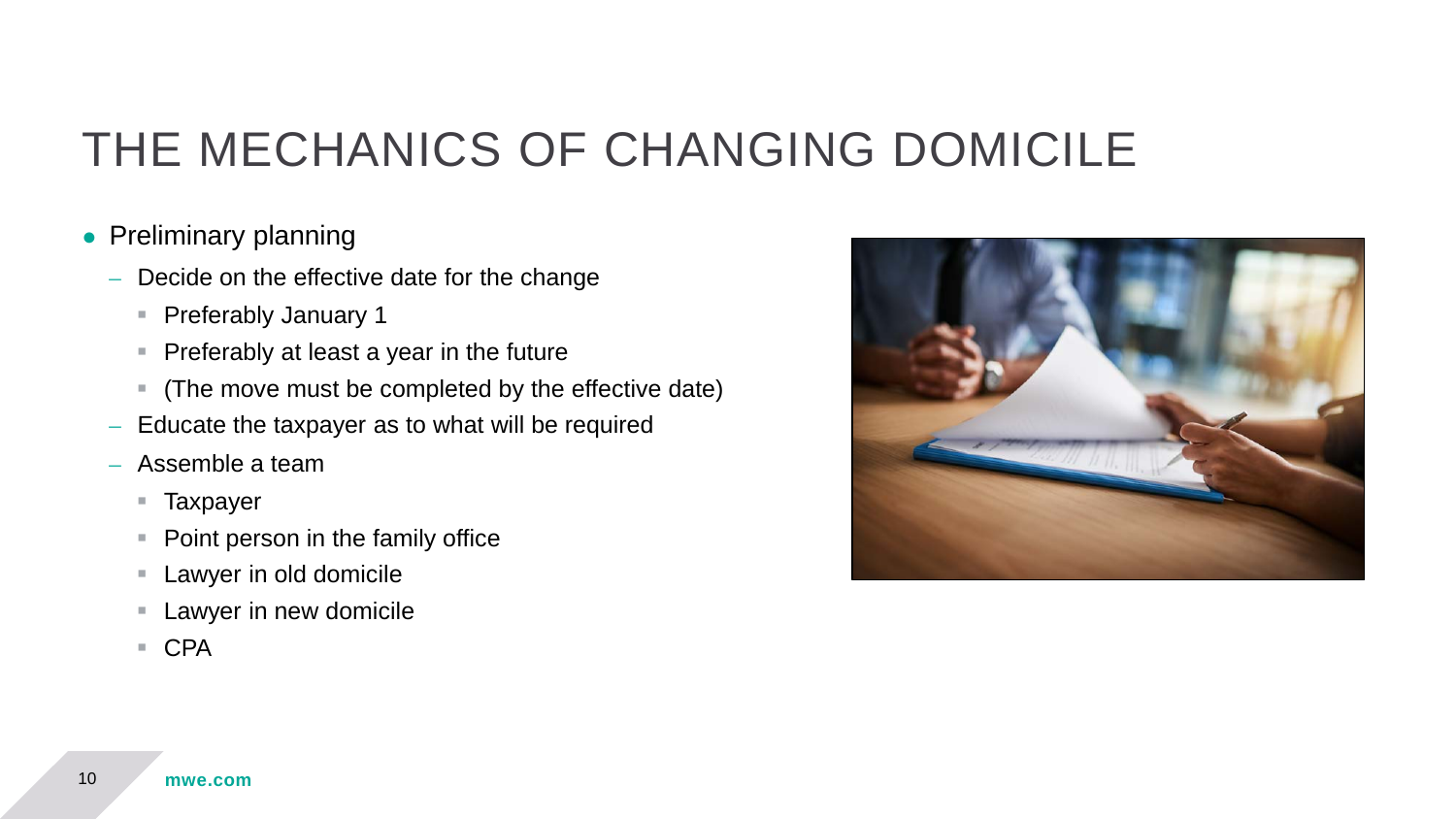- Preliminary planning
	- Establish a checklist of things to be done
	- The best format is a grid with several columns
		- $\blacksquare$  Task
		- Target date
		- Status
	- The grid should be updated on a regular basis
	- Establish mechanism for tracking days in old and new domiciles (e.g., diaries, charge slips)
	- Make sure that the taxpayer understands that days in new domicile must significantly exceed days in old domicile
		- $\blacksquare$  It is not enough that days outside old domicile significantly exceed days in old domicile
		- One must do more than abandon the old domicile one must establish the new domicile

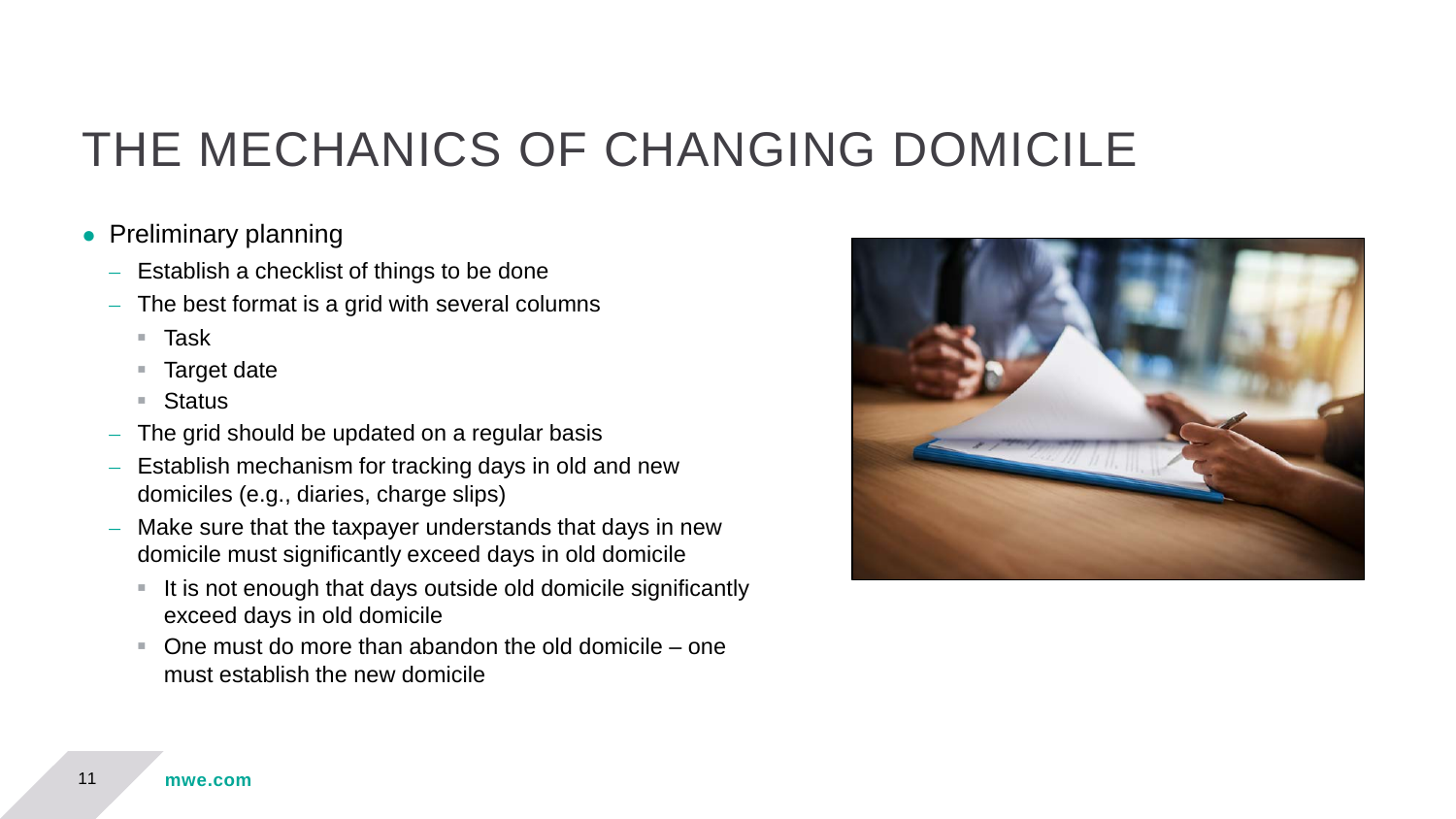- Sever business connections in old domicile
	- Managing one's own investments through an office in the old domicile is not a problem
	- Avoid active involvement in a business in old domicile
		- If business is located in the old domicile, this may be a problem, even if the work is done from the new domicile
	- Board membership in a public company in the old domicile is not a problem. Board membership in a privately-held company may be a problem

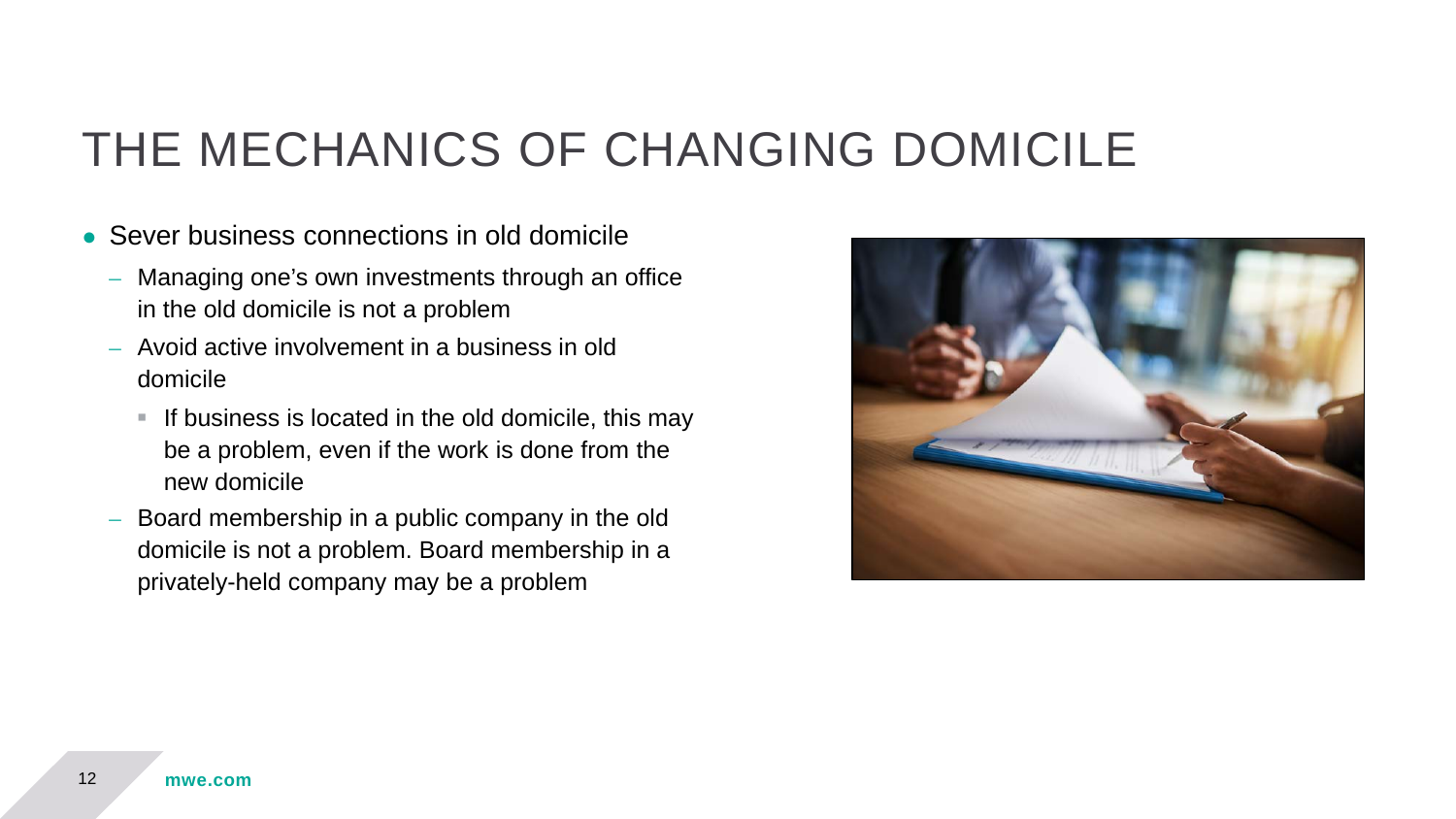#### ● Charitable activities

- Disengage from charitable activities in old domicile
	- **This may require advance planning if the taxpayer has been deeply** involved with some organizations
- Get involved with charitable activities in new domicile
	- Make contributions
		- E.g. *A small contribution to the neighborhood volunteer fire department may show more of a commitment to the new domicile than does a large contribution to the art museum*
	- Volunteer work
	- **Move family foundation office**
- **Civic activities** 
	- Get involved in the new community
		- Volunteer work
		- Local politics
		- Write letters to local newspapers about local issues
		- **Join business organizations**
	- End civic activities in old domicile

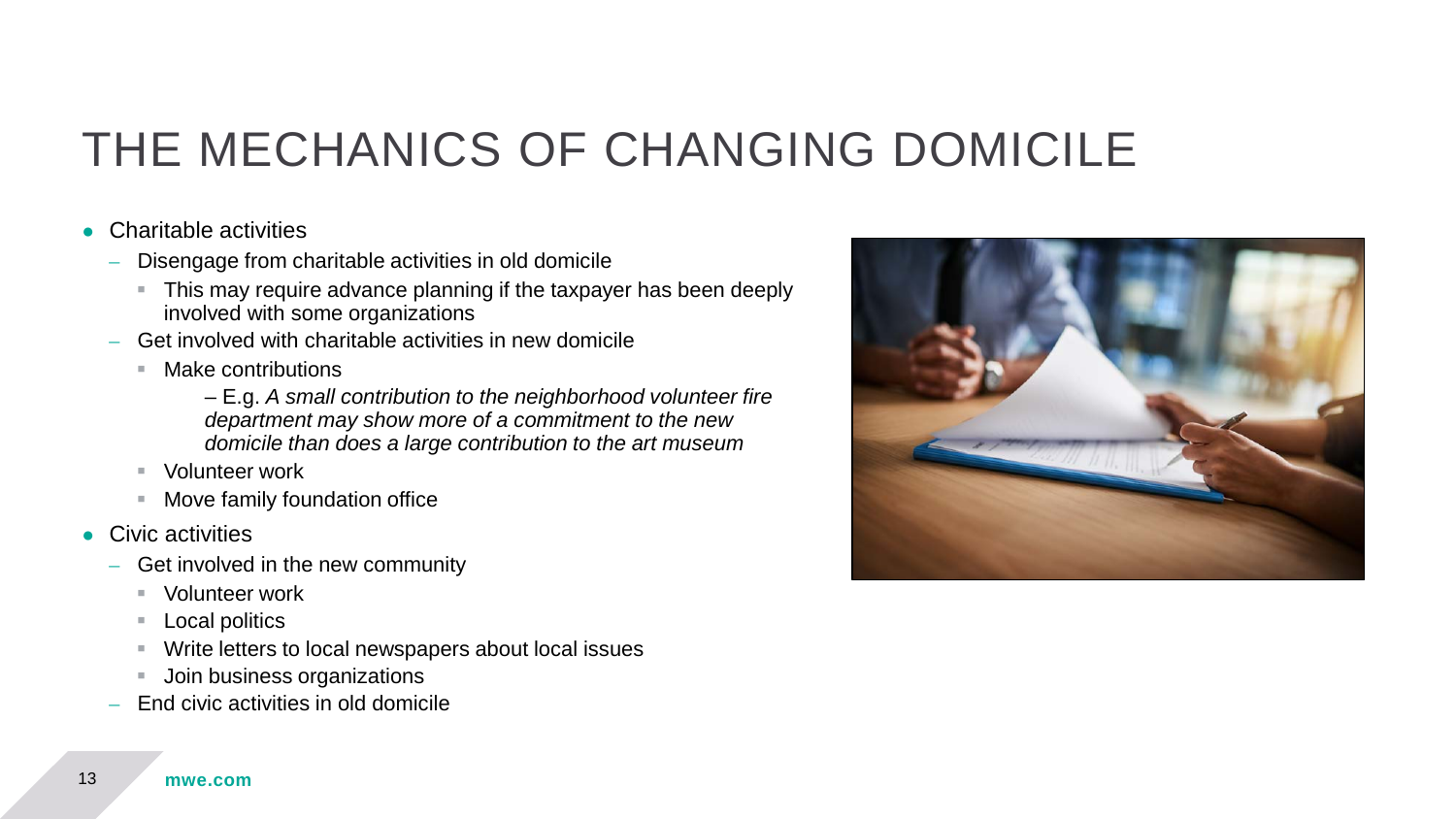#### • Club memberships

- Join clubs in new domicile
- Resign from clubs in old domicile or change membership to nonresident status
- Personal finances
	- Establish an office in new domicile (preferably not in home)
	- Move financial records to new domicile
	- Establish banking relationships in new domicile
	- Establish professional relationships in new domicile
- Registrations should be changed
	- Automobiles, boats, planes; drivers licenses; voting
- Post-change activities
	- Family office should monitor activities after the move
	- Keep track of days in old and new domiciles
	- Memorialize reasons for changes that increase time and activities in the old domicile
	- Preserve records for the inevitable income tax audit in the old domicile

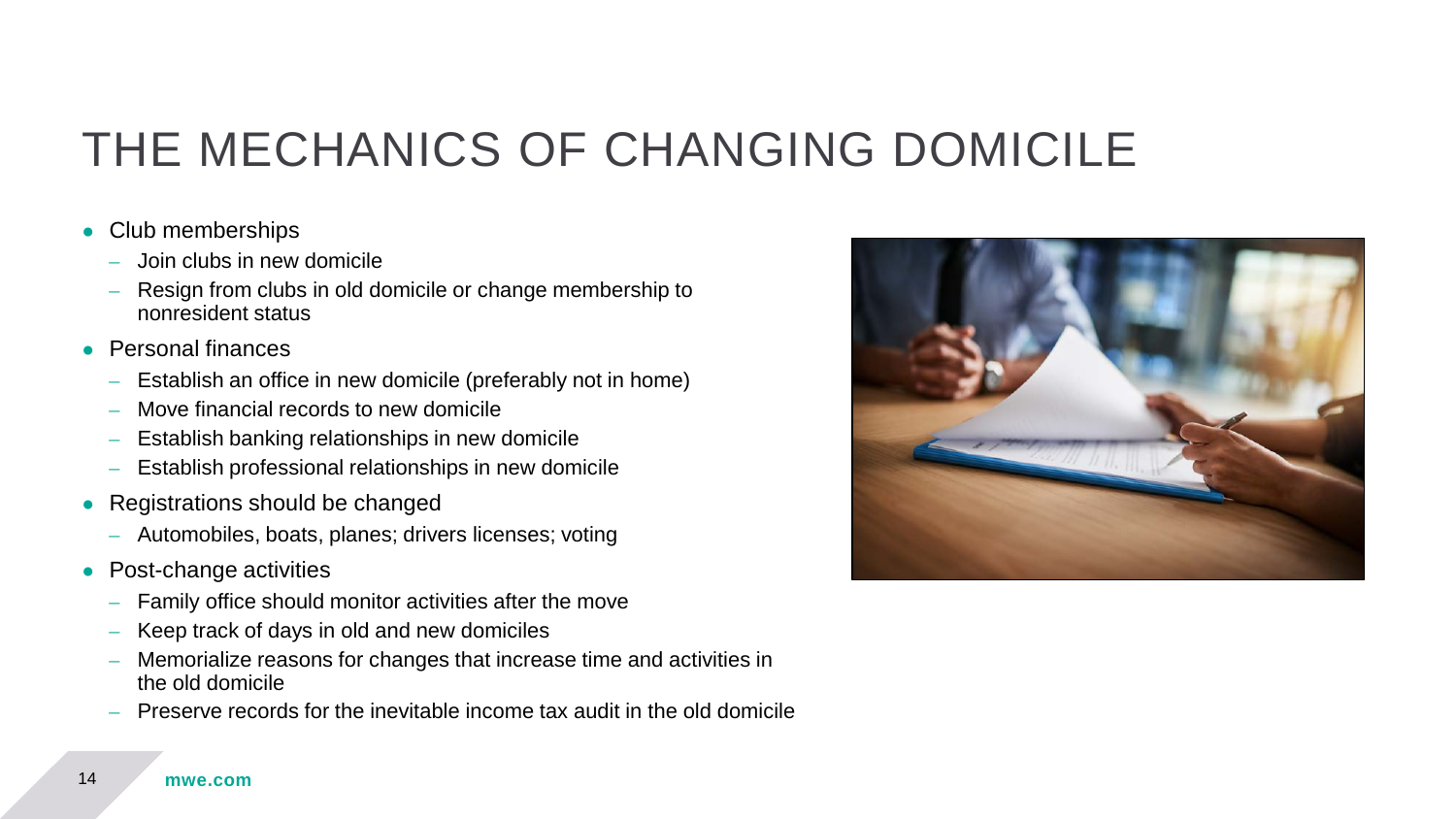## STATE TAXATION OF TRUSTS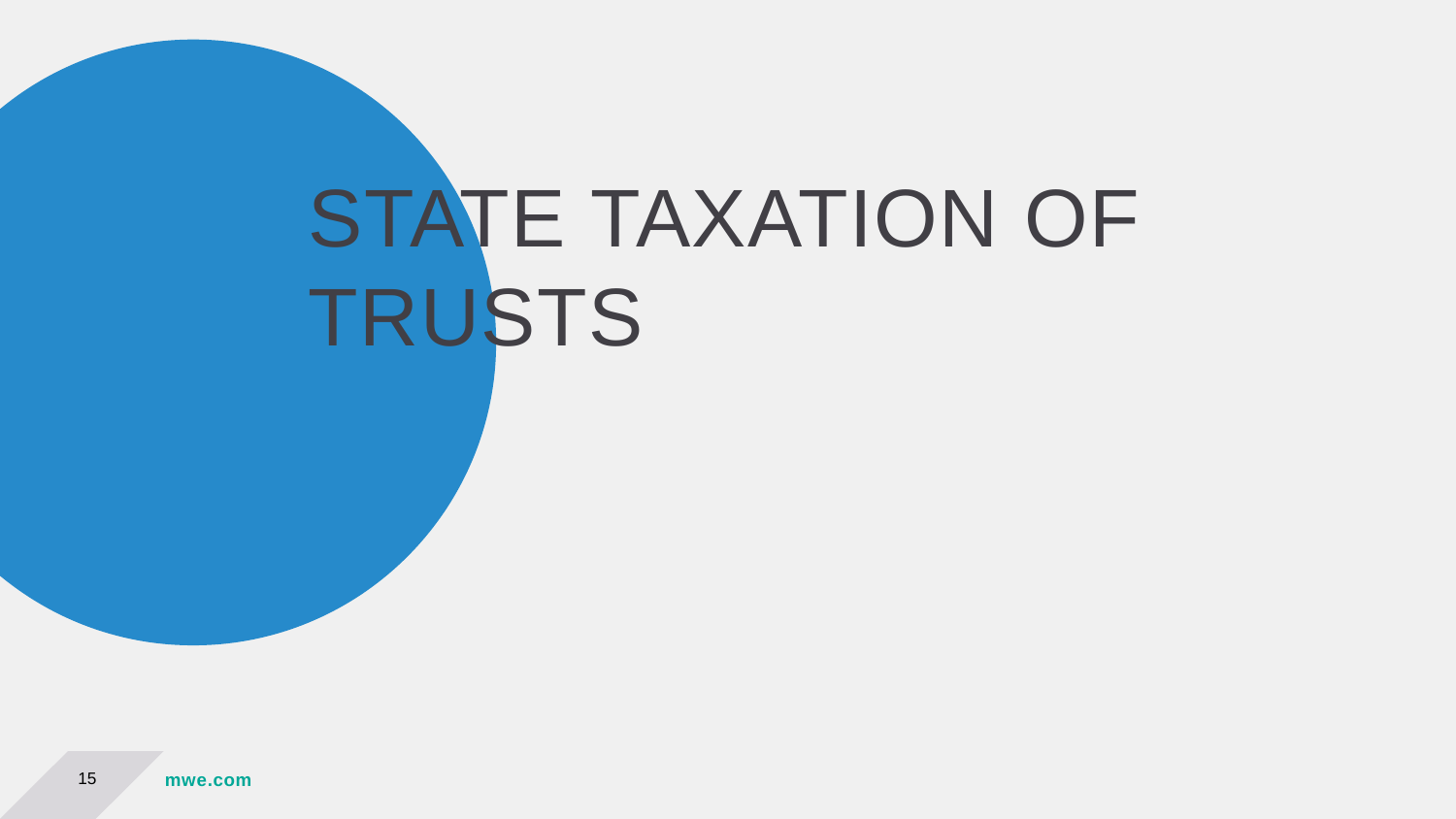### SIGNIFICANCE OF TRUST'S STATE TAX PRESENCE

- Perennial state tax law "hot topic"
- The entire income of an irrevocable non-grantor trust is subject to tax in the state of its residence
- Income sourced to a state can always be taxed by that state (income from activity or real estate located in the state, for example)
- Income distributed to a beneficiary is always subject to tax in the state where the beneficiary resides
- What is at stake is income not sourced to the taxing state that is accumulated and capital gain not *taxable to a beneficiary*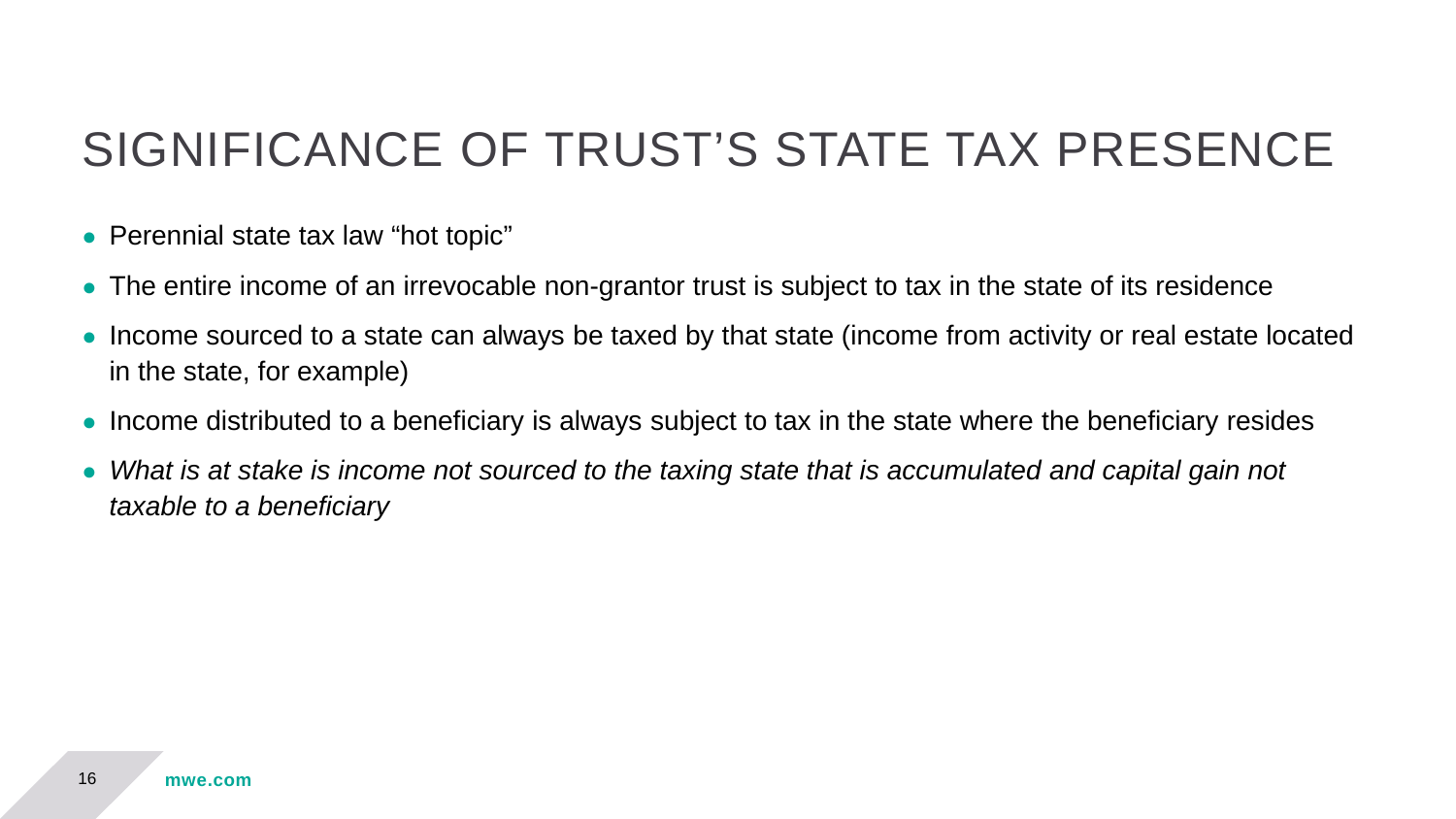#### SIGNIFICANCE OF TRUST'S STATE TAX PRESENCE

- State tax rates are high and more likely to be increased rather than decreased
- Even low rates can produce a high state tax when the income is large
- Many wealthy beneficiaries do not need all trust income to be distributed each year
- 2017 Tax Act essentially eliminated the deduction for state income tax for larger trusts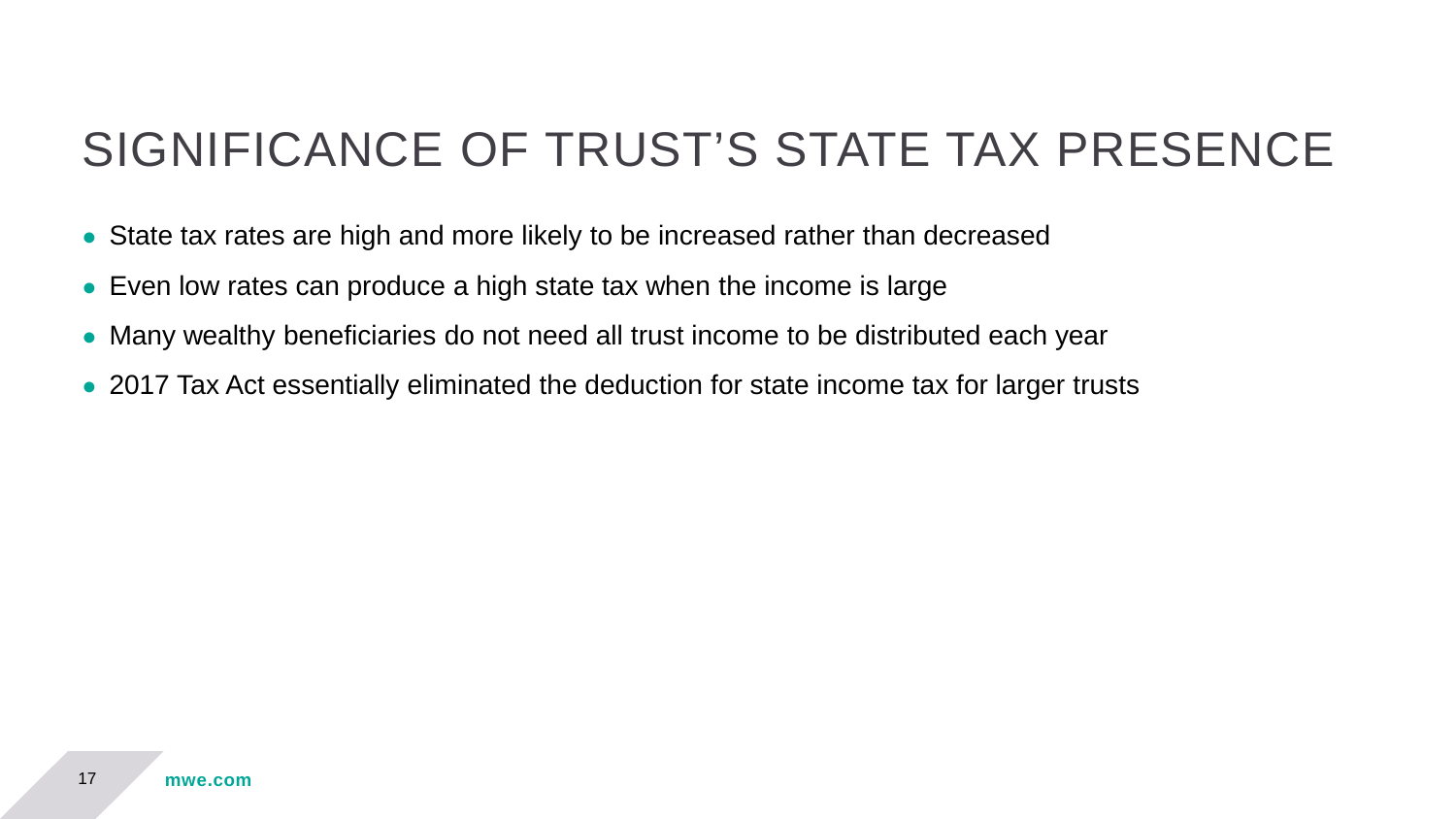### RESIDENCY OF A TRUST

#### **Where does a trust reside for state tax purposes?**

- Can be difficult to determine because a trust (unlike an individual or a corporation) is neither a physical being nor a juridical entity
- A trust is a "fiduciary relationship with respect to property"
- A trustee has legal title to the trust's property and equitable duties to the trust
- A trust's beneficiaries have a beneficial interest in the assets of a trust, but there are many different kinds of beneficiaries
- There often are other officeholders with fiduciary or quasi-fiduciary duties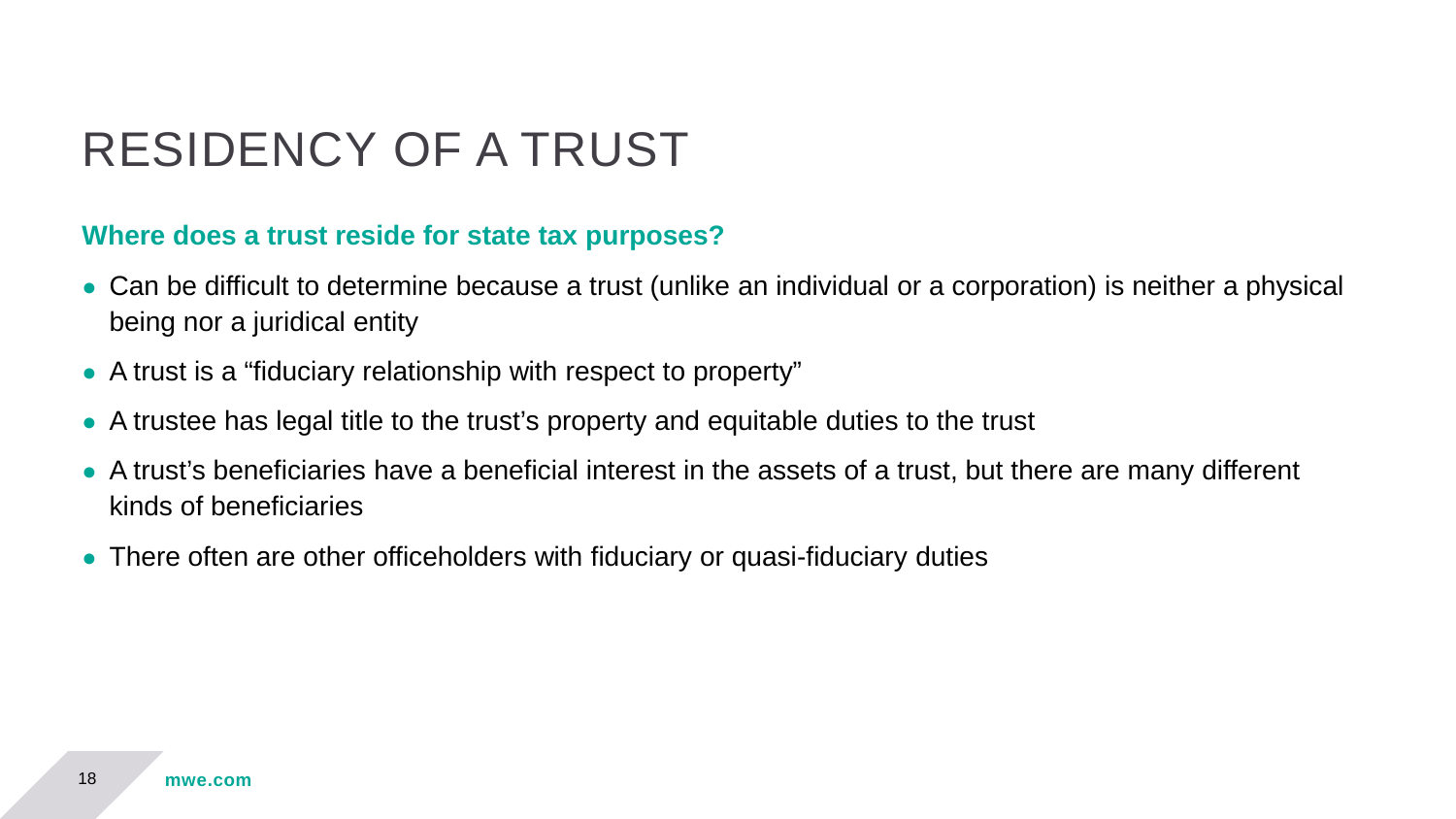### HOW DOES A STATE DETERMINE A TRUST'S TAX RESIDENCY?

- State taxation statutes generally consider the following factors:
	- Residence of grantor (at time of death or time when trust became irrevocable)
	- Place of administration
- Residence or place of business of trustee (or *fiduciary* in California)
- Residence of beneficiary
- Other

- Source of income
	- Income producing property or activity within a state is sufficient nexus for state taxation of income associated with that property or activity
- Residency of grantor
	- Often used as a starting point under statutory definition of "resident" trust
	- A statute that taxes a trust based on this factor alone may be unconstitutional
- Factors vary state-to-state which presents planning opportunities for practitioners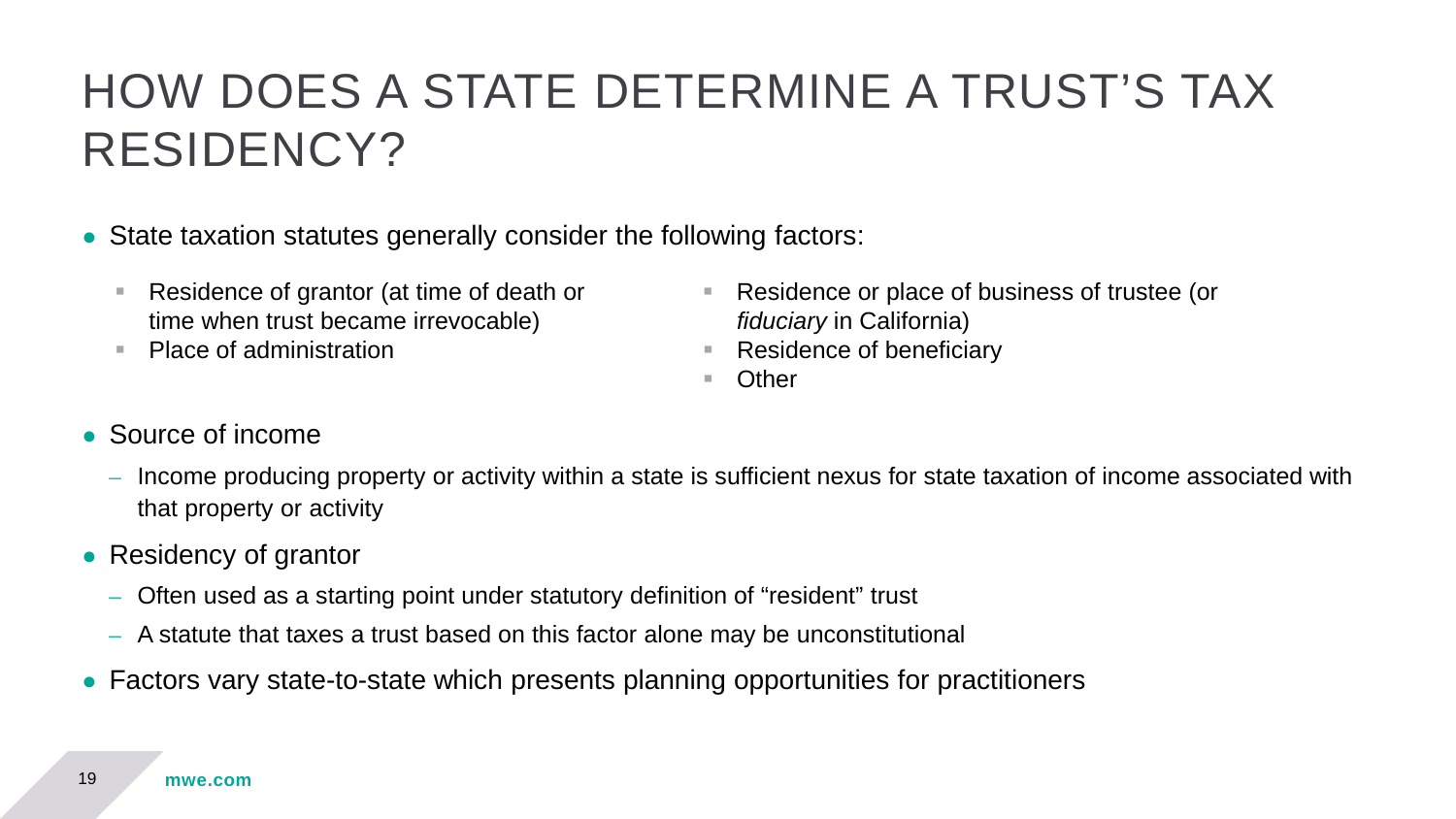### HOW DOES A STATE DETERMINE A TRUST'S TAX RESIDENCY?

- Administration of a trust is complicated: different functions may be carried out in several states, but often would be where the trustee resides
- Governing law is also complicated
	- Typically addressed three issues: validity, construction/interpretation, and administration
	- Validity may or may not be entirely within the choice of the grantor and seems fixed in any event
	- Construction rules could be hard wired into the instrument, at least in theory, so using a state's rules in this area does not seem as if it should give a state enough contact to tax
	- Administration rules typically shift depending on where the trust is administered
- The state of settlor's domicile at the time of death (in the case of a testamentary trust) or at the creation or funding of an irrevocable lifetime trust
- The trust often has multiple beneficiaries who could live in a number of different states and the taxpayer/trustee has no control over where a beneficiary resides. The trustee also may not have all of the facts that would be necessary to assess the residence of the beneficiaries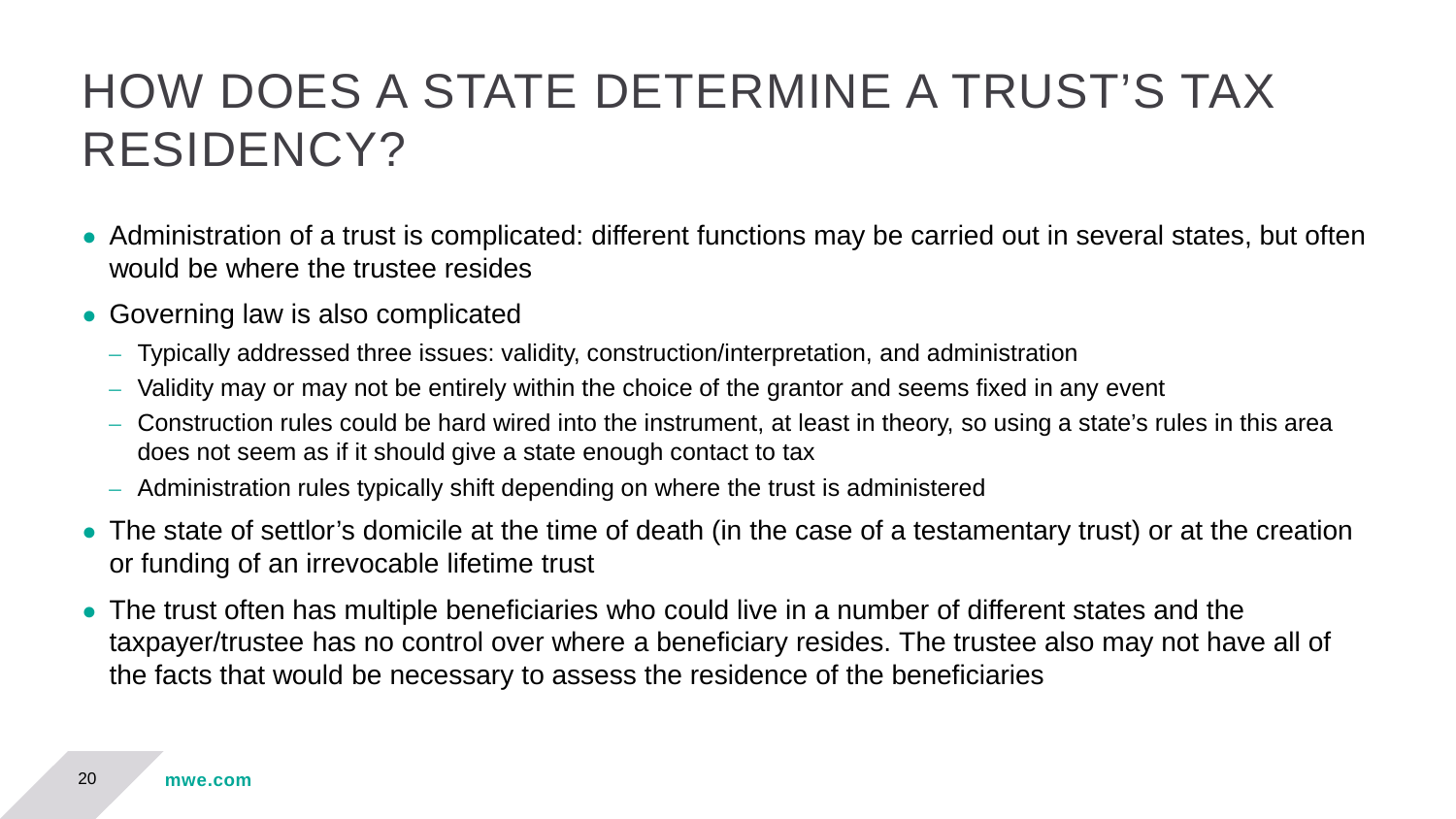### STATE AUTHORITY FOR TAXATION

- Case law holds that residence of grantor alone is not sufficient contact with a state to impose a tax on all of the trust's income under the Due Process Clause or the Commerce Clause
- Disproportionate burden compared to the benefits received
- Planning consideration:
	- Many state laws tax a trust *permanently* based on residence of grantor when trust created. Residency changes, and ongoing taxation may be unconstitutional
- Due Process Clause: "No State shall make or enforce any law which shall…deprive any person of life, liberty, or property, without due process of law…"
	- Does the state have a "minimal connection" to the trust to make it fair to impose tax?
- Commerce Clause: "Congress shall have power to lay and collect taxes" and to "regulate Commerce…among the several States"
	- Does a state law interfere with interstate commerce?
	- There must be a "sufficient nexus" with the state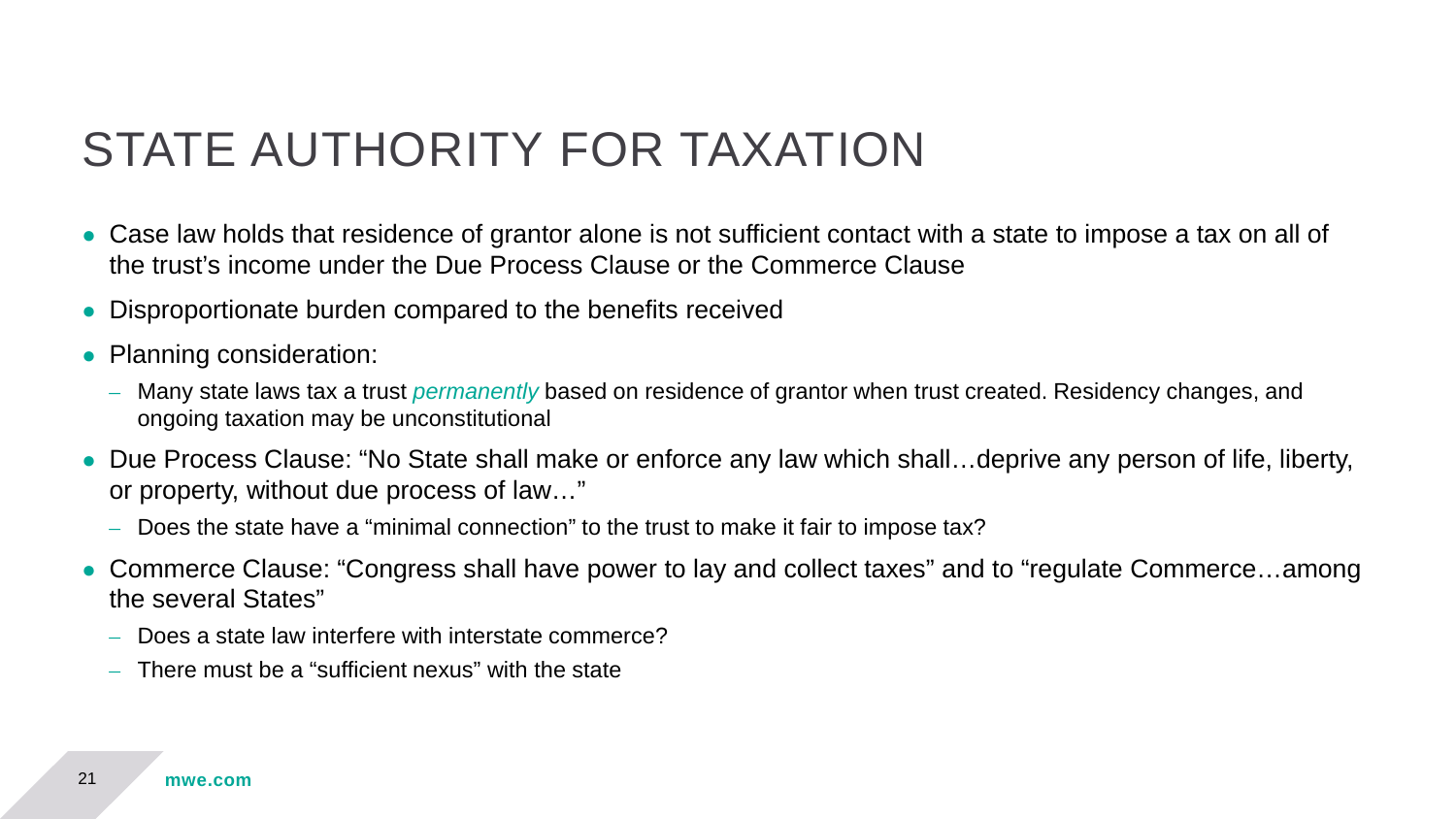#### *North Carolina v. The Kimberley Kaestner* **1992 Family Trust, 139 S. Ct. 2213 (2019)**

- Facts:
	- NY resident established an inter vivos trust; trust split into three separate trusts for each of grantor's children
	- One of the trusts was for the benefit of Kimberley Rice Kaestner, a NC resident and domiciliary
	- Trustee resided in CT; no NC assets; NC law did not apply
	- Only contact the trust had with NC was the in-state residence of a current discretionary beneficiary
- Holding: Taxation of income of family trust based solely on the residence of a beneficiary who has never (and may never) receive a distribution was unconstitutional because the trust did not have sufficient minimum contacts with the State of NC to satisfy due process
	- Due process clause requires a minimum connection between a state and the person it seeks to tax
	- Discretionary beneficiary's residence as the sole connection to NC is not sufficient to satisfy this requirement
- This is the first Supreme Court decision on trust income tax in decades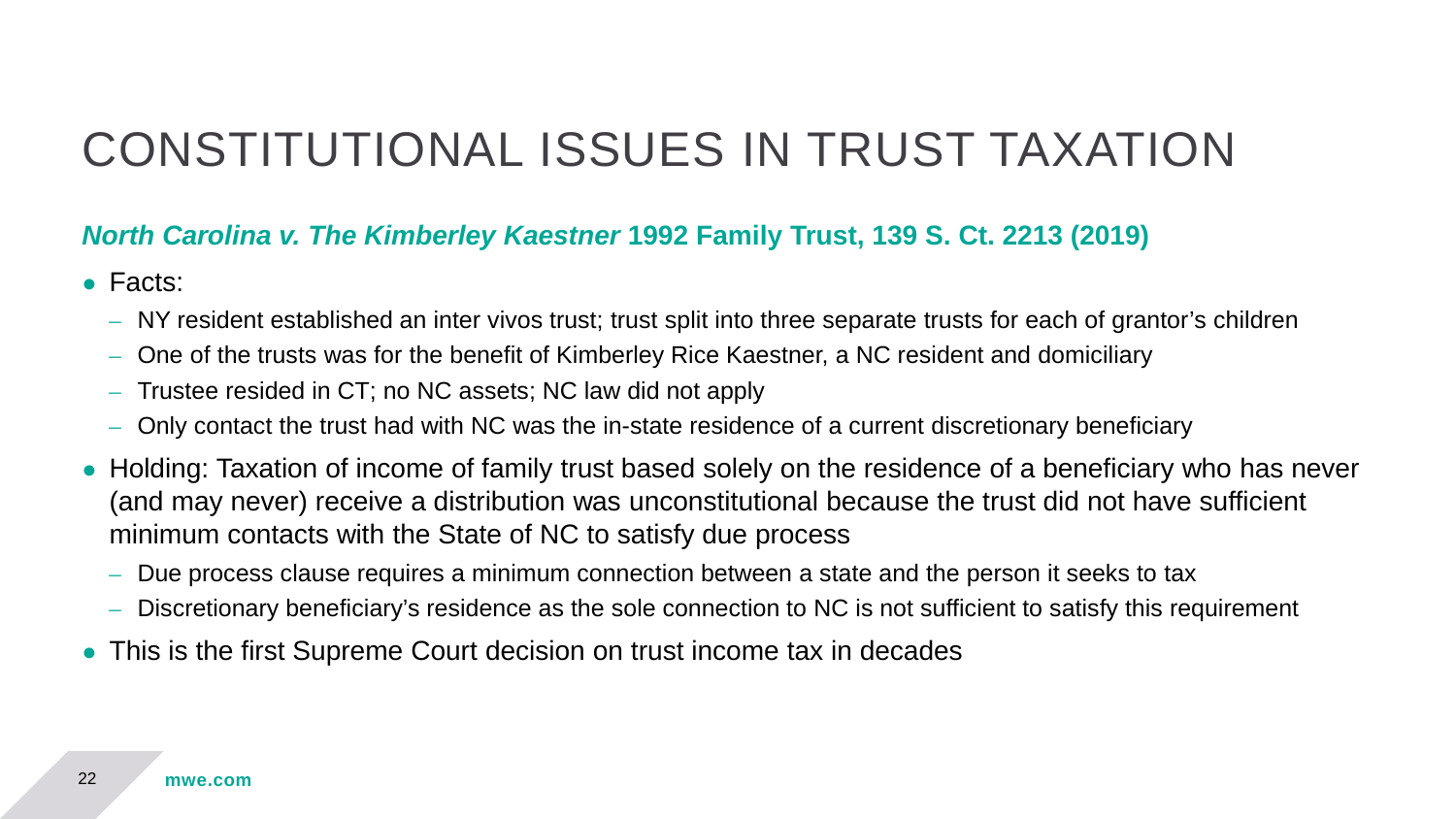#### **Impact of Kaestner**

- Though narrow, the decision provides some clues as to what would be considered sufficient nexus for taxation
- Residency of trustee
	- At least 5 states tax based on residency of the trustee
		- AZ, CA (residency of the *fiduciary*), KY, NM and OR
	- At least 8 also require another connection in addition to a trustee's residence (i.e., residence of settlor or of a trust beneficiary)
		- AL, AR, DE, HI, MA, NJ, NY and ND
	- See *Greenough v. Tax Assessors of Newport*, 333 U.S. 486 (1947)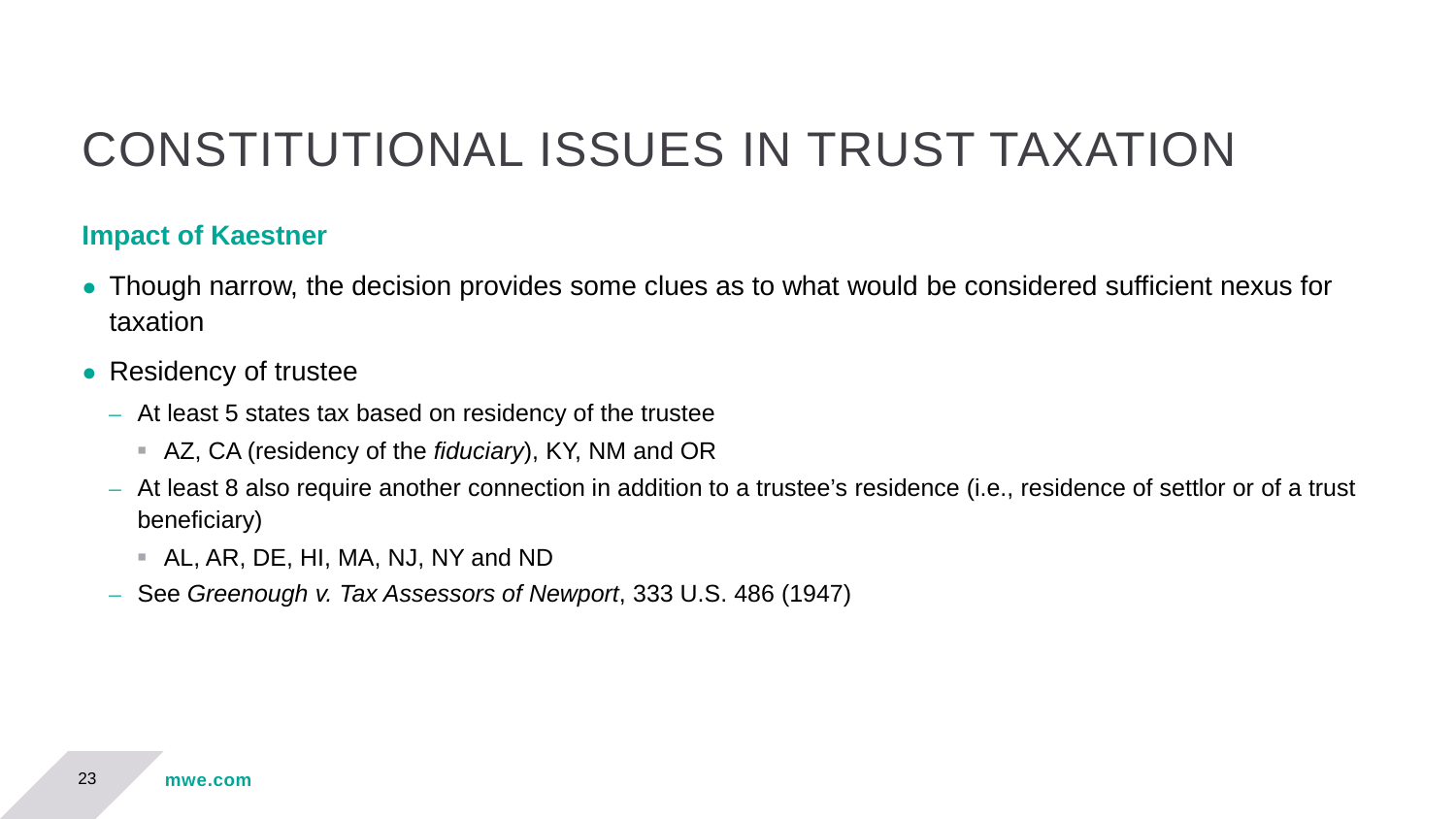#### **Impact of Kaestner**

- Place of administration
	- At least 7 states tax if trust is administered in that state
		- CO, IN, KS, MS, NM, OR and SC
		- CA will tax a trust if its corporate fiduciary conducts the major portion of its administration in CA
	- At least 2 states also require another connection
		- $H$  and NJ
	- Decision states that prior cases "suggest" that tax based on site of trust administration is constitutional
	- See *Hanson v. Denckla*, 357 U.S. 235 (1958) and *Curry v. McCanless*, 307 U.S. 357 (1939)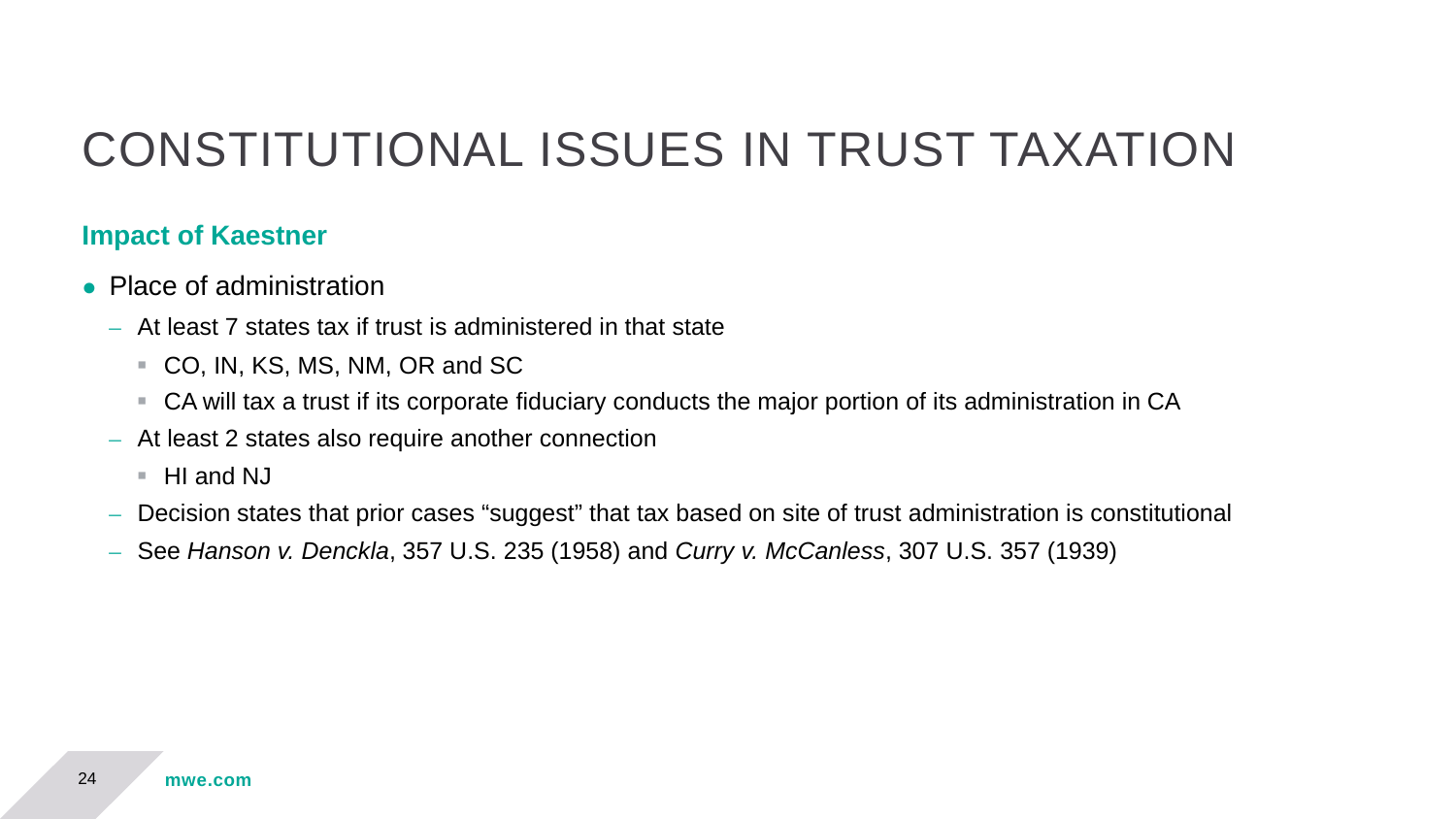#### **Impact of Kaestner**

- Residency of the settlor
	- At least 21 states and DC tax based on residency of the settlor
	- A few also require the residency of a beneficiary
		- AL, CT, DE, ID, IL, IO, LA, ME, MD, MA, MI, MN, MO, NE, OH, OK, RI, VT, VI, WV, and WI
	- See *Curry v. McCanless,* 307 U.S. 357 (1939) and *Graves v. Elliot*, 307 U.S. 383 (1939)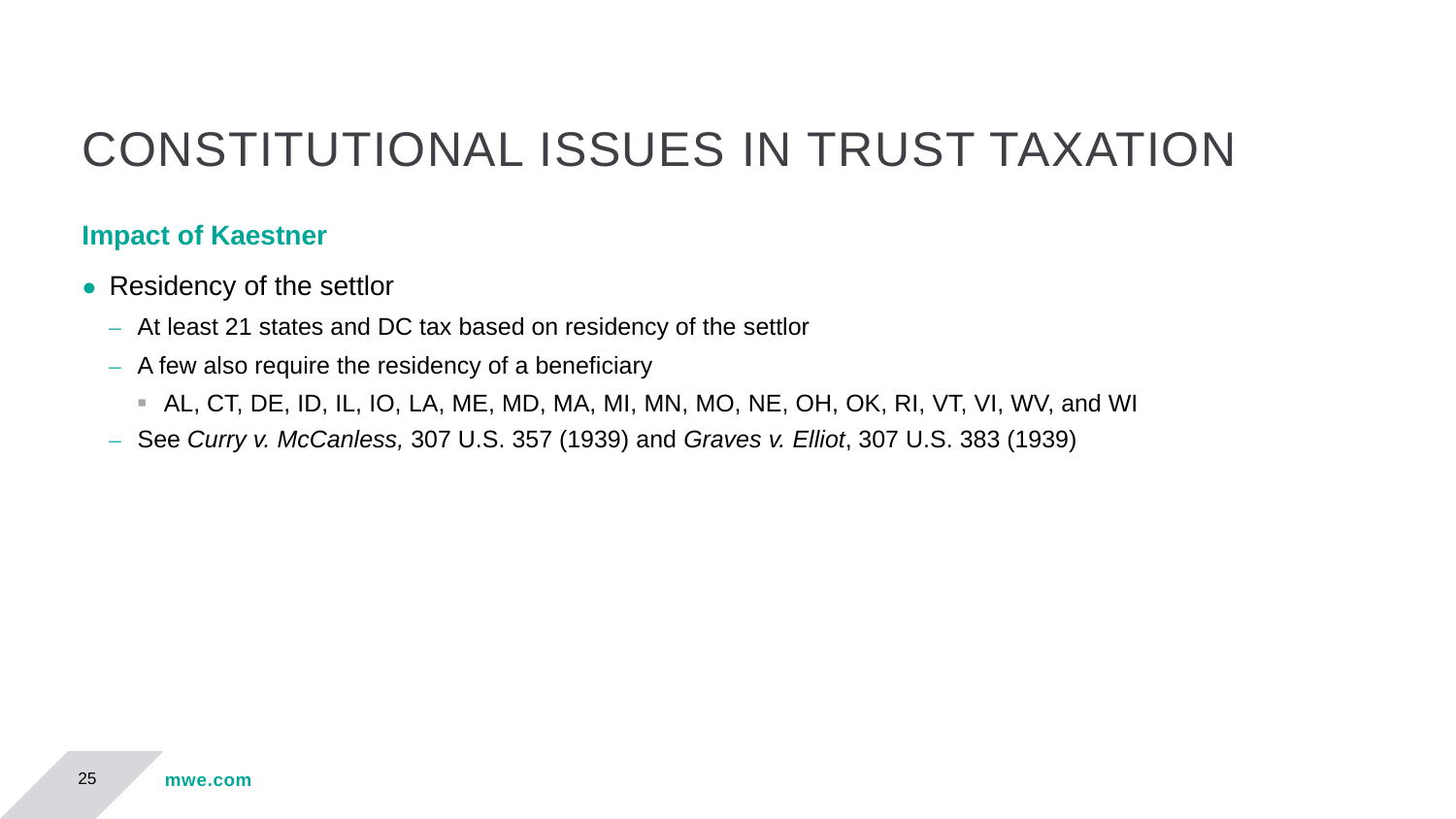#### *Fielding v. Comm'r of Revenue***, 916 N.W.2d 323 (Minn. 2018)**

- Facts:
	- A MN domiciliary was grantor of four trusts when they became irrevocable
	- Trusts were created in MN with MN law firm; trust documents held by MN law firm
	- Trusts designated MN law to govern trust terms
	- Primary beneficiary of one of the trusts was a MN resident
- Holding: Imposition of MN income tax based on single factor of grantor's domicile when the trusts became irrevocable violated Due Process
	- The court determined that to satisfy due process, a two-part test is required:
		- "[M]inimum connection" between the state and the person, property or transaction subject to the tax
		- Income subject to the tax must be "rationally related" to the benefits conferred on the taxpayer by the state
	- Decided on a narrow issue, but court examined under broader scope and determined that the facts were "irrelevant or too attenuated" to meet due process
- Petition for writ of certiorari *filed* with the U.S. Supreme Court on November 15, 2018 (No. 18-664) and *denied* on June 28, 2019. *Bauerly v. Fielding*, 139 S. Ct. 273 (2019)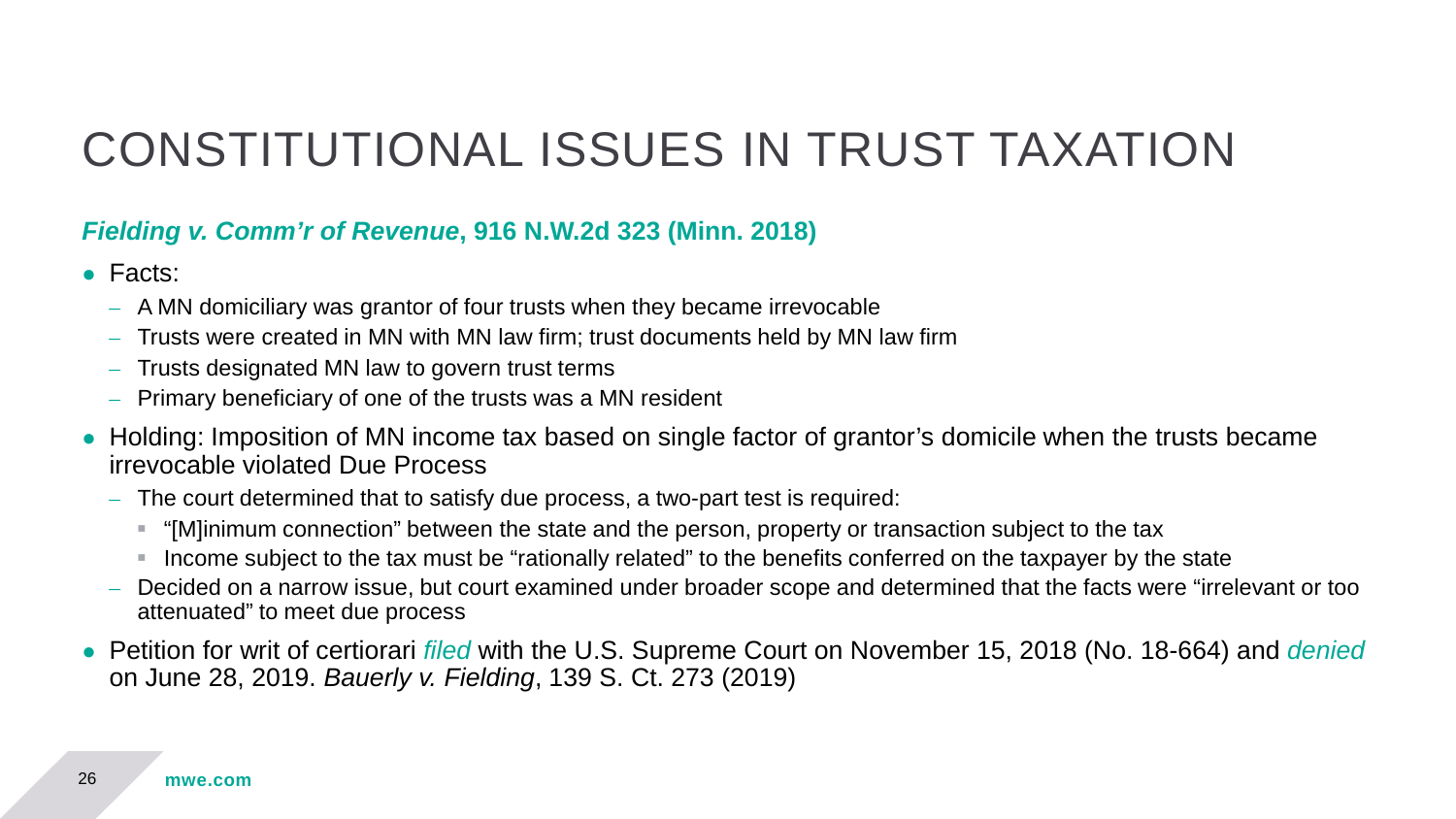#### CONSTITUTIONAL ISSUES IN TRUST TAXATION *OTHER IMPORTANT DECISIONS*

- State prevailed:
	- *District of Columbia v. Chase Manhattan Bank*, 689 A.2d 539 (D.C. 1997)
	- *Chase Manhattan Bank v. Gavin*, 733 A.2d 782 (Conn. 1999)
- Taxpayer prevailed:
	- *Mercantile-Safe Deposit & Trust Co. v. Murphy*, 203 N.E.2d 490 (N.Y. 1964)
	- *Taylor v. State Tax Commissioner*, 445 N.Y.S.2d 648 (3d Dept. 1981)
	- *Pennoyer v. Taxation Div. Dir.,* 5 N.J. Tax 386 (Tax Ct. 1983)
	- *Potter v. Taxation Div. Dir.*, 5 N.J. Tax 399 (Tax Ct. 1983)
	- *In re Swift*, 727 S.W.2d 880 (Mo. 1987)
	- *Blue v. Dep't of Treasury*, 462 N.W.2d 762 (Mich. Ct. App. 1990)
	- *Quill Corp. v. North Dakota*, 504 U.S. 298 (1992)
	- *McNeil v. Commonwealth*, 67 A.3d 185 (Pa. Commw. Ct. 2013)
	- *Linn v. Department of Revenue*, 2 N.E.3d 1203 (Ill. App. Ct. 2013)
	- *Fielding v. Comm'r of Revenue*, 916 N.W.2d 323 (Minn. 2018), *cert. denied*, 139 S. Ct. 2773 (2019)
	- *N.C. Dep't of Rev. v. Kaestner,* 1992 Family Trust, 139 S. Ct. 2213 (2019)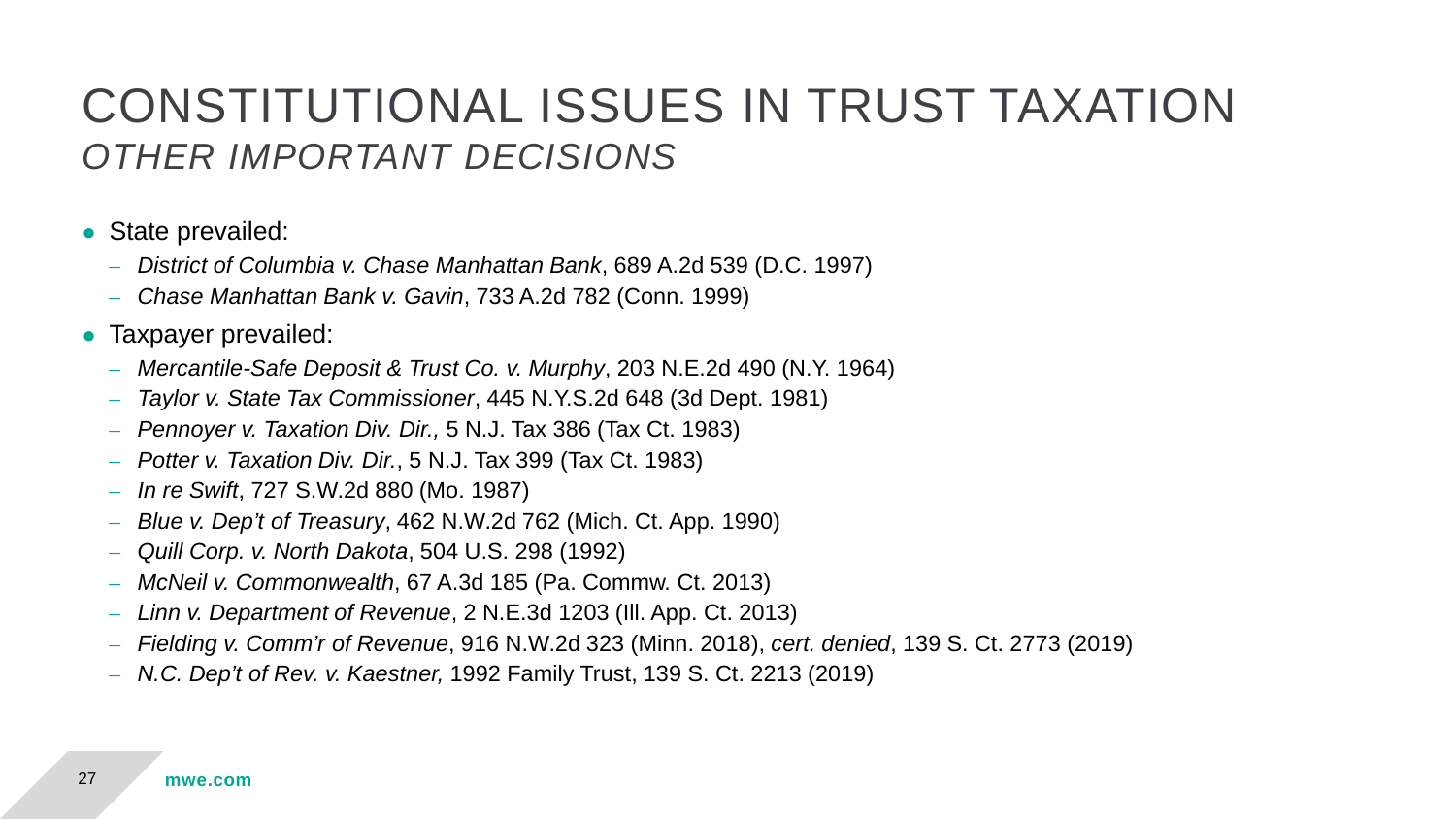### PLANNING CONSIDERATIONS

- Minimize/avoid state taxation:
	- Consider the rules of the situs to which the settlor and trust has ties
		- Grantor could move
	- Consider choice of trustees (e.g., use of private trust company)
	- Consider selection of governing law
	- Build flexibility in trust instrument
		- **Provide mechanism to change governing law/place of administration**
		- **Provide mechanism to remove and replace trustees**
		- Allow for decanting
	- Avoid testamentary trusts
	- Avoid giving fixed interests to beneficiaries
	- Consider challenging constitutionality of the law
	- Change situs/place of administration

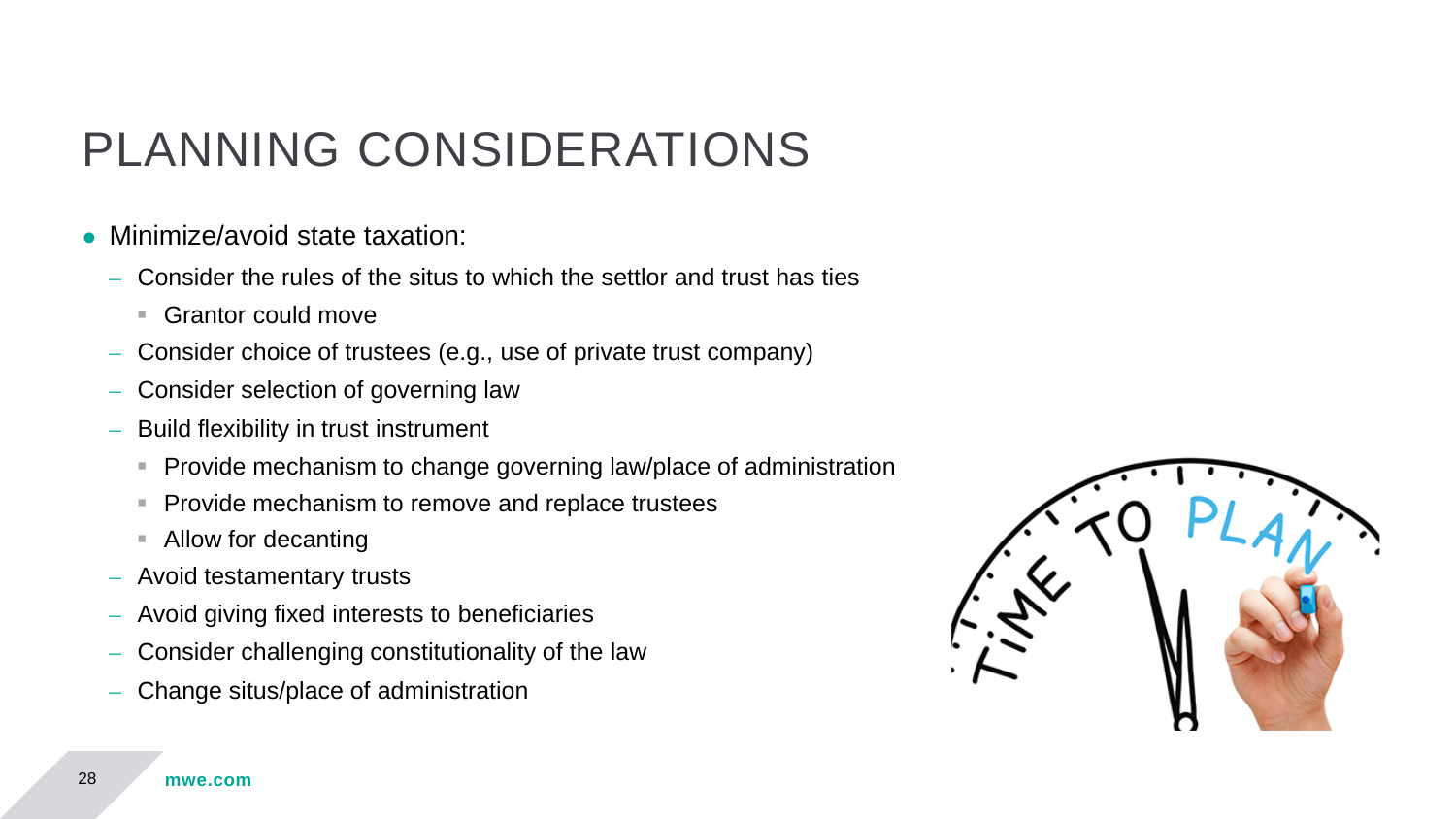## WINGS, DINGS & QSBS PLANNING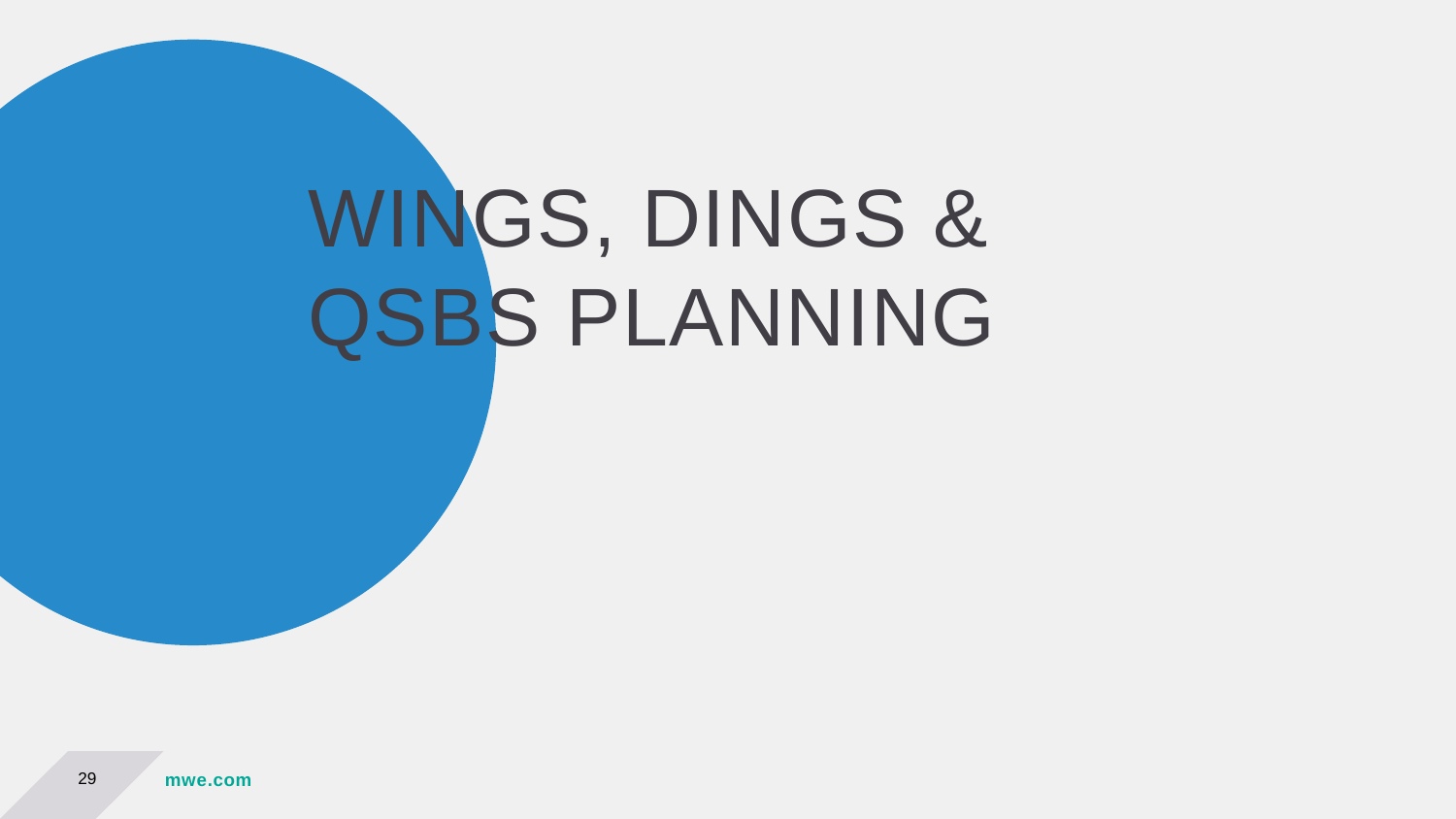### WINGS, DINGS & OTHER INGS

- Wide variation in income tax rates around the country created an impetus to change residence to a low or no tax state
	- Changing residence is not always feasible or desirable
	- Clients also may not want to gift away assets during life, nor use their estate tax exemption amounts
	- Clients do not want to relinquish control over their assets
	- The solution? WINGs, DINGs and NINGs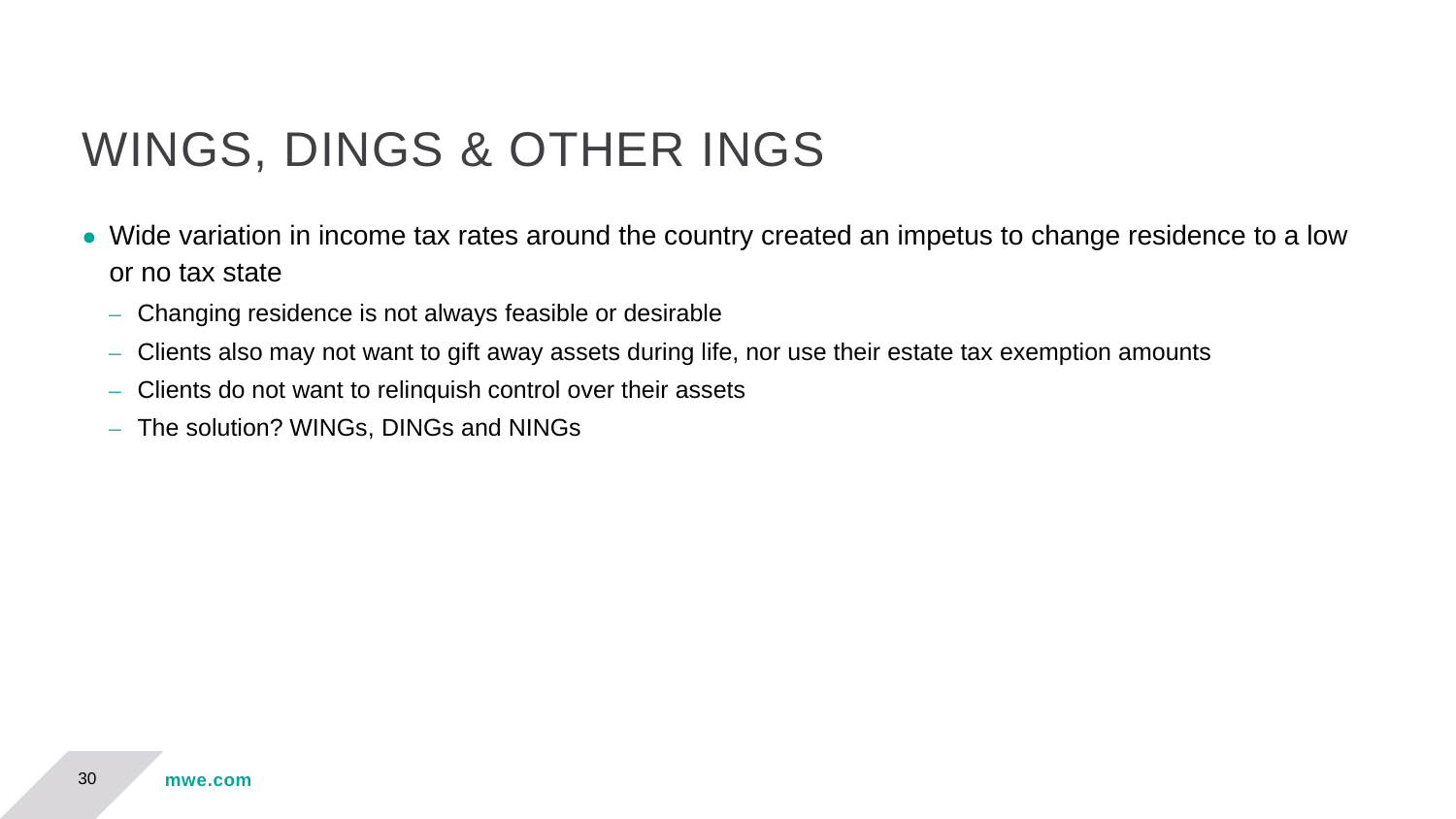#### WINGs, DINGs, NINGs – WHAT ARE THEY?

- Trusts designed to avoid or minimize state income taxation of trust income
- *I*ncomplete gift *N*on-*G*rantor Trust
	- Does not avoid federal income tax
	- Does not remove assets from the grantor's taxable estate for federal or state estate tax purposes
	- INGs are nongrantor trusts, so may be subject to state income tax in the jurisdiction in which it is sitused
- The ING must be established and administered in a jurisdiction that allows for creditor protected selfsettled trusts and has no state income tax on trust income
	- Common jurisdictions are WY, DE, NV, SD, FL and AK
	- Bad jurisdictions are CA and NY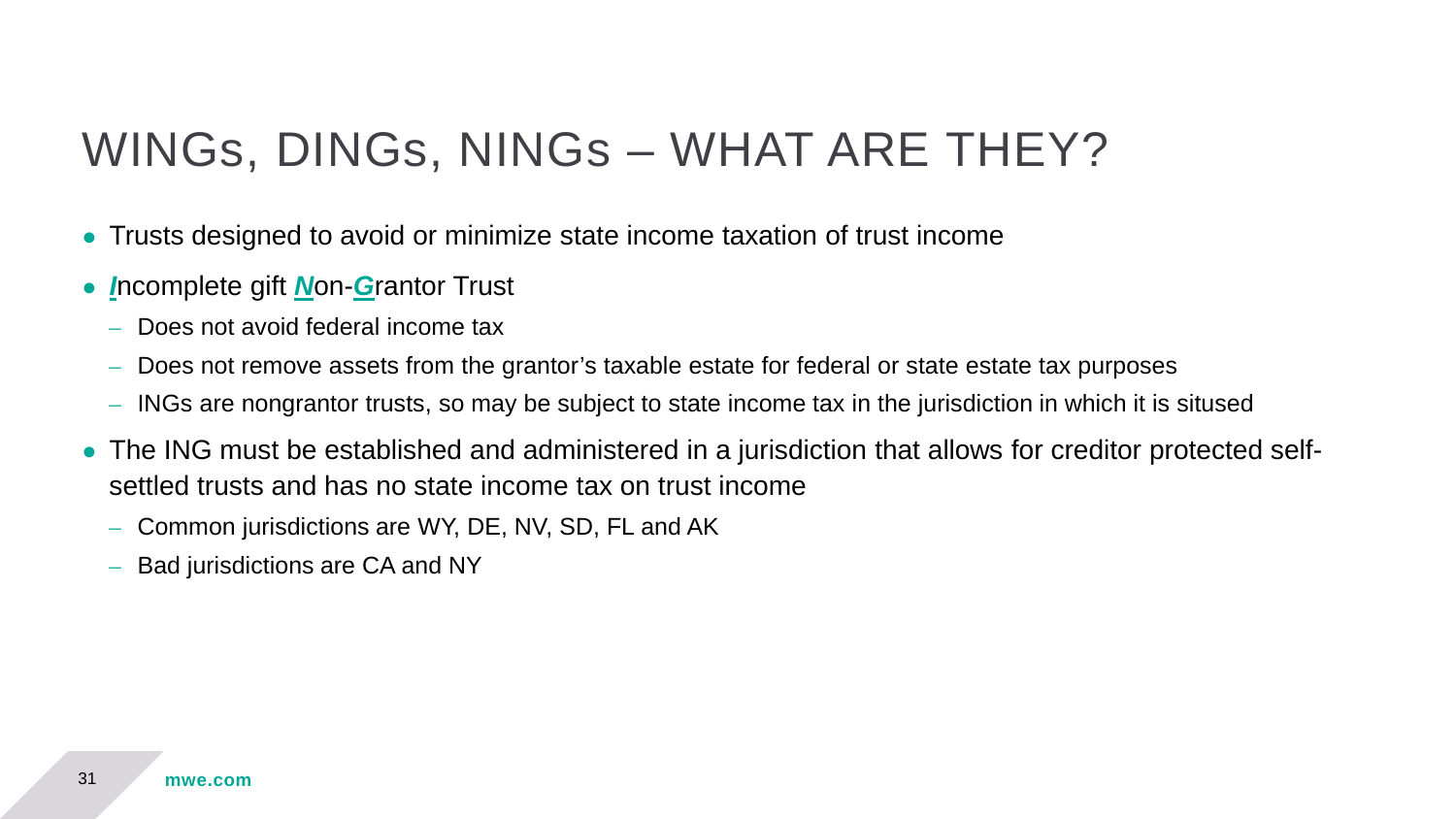#### THE BENEFITS OF INGs

- Avoid state income tax
- Grantor can continue to benefit from the assets in the ING
- Each ING is a separate taxpayer and can qualify for a separate QSBS election

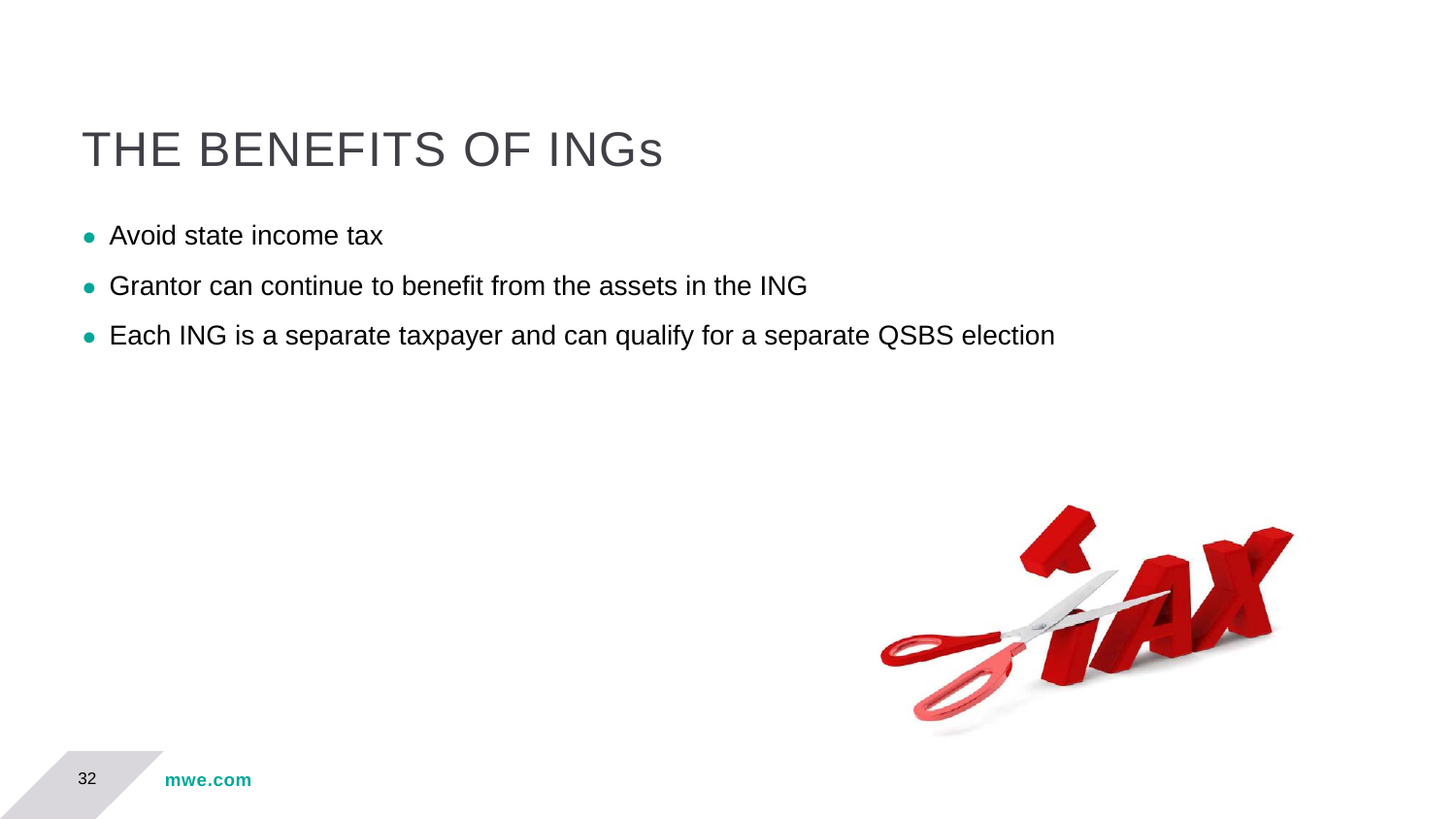#### THE POWERS

- Permissible distributions
	- "Grantor's Consent Power"
		- At any time pursuant to the direction of a majority of Distribution Committee, *with the written consent of Grantor*, the Trustees shall distribute to Grantor or the beneficiaries such amounts of the net income or principal as directed by Distribution Committee
	- "Unanimous Member Power"
		- At any time pursuant to the direction of all Distribution Committee members, other than Grantor, the Trustees *shall distribute to the beneficiaries* such amounts of the net income or principal as directed by Distribution **Committee**
	- "Grantor's Sole Power"
		- At any time, Grantor, in a *nonfiduciary capacity, may*, but shall not be required to, distribute to *any one or more of the beneficiaries* other than herself, such amounts of the principal (including the whole thereof) as Grantor deems advisable to provide for the *health, maintenance, support and education of Grantor's issue*
	- Grantor's testamentary limited power of appointment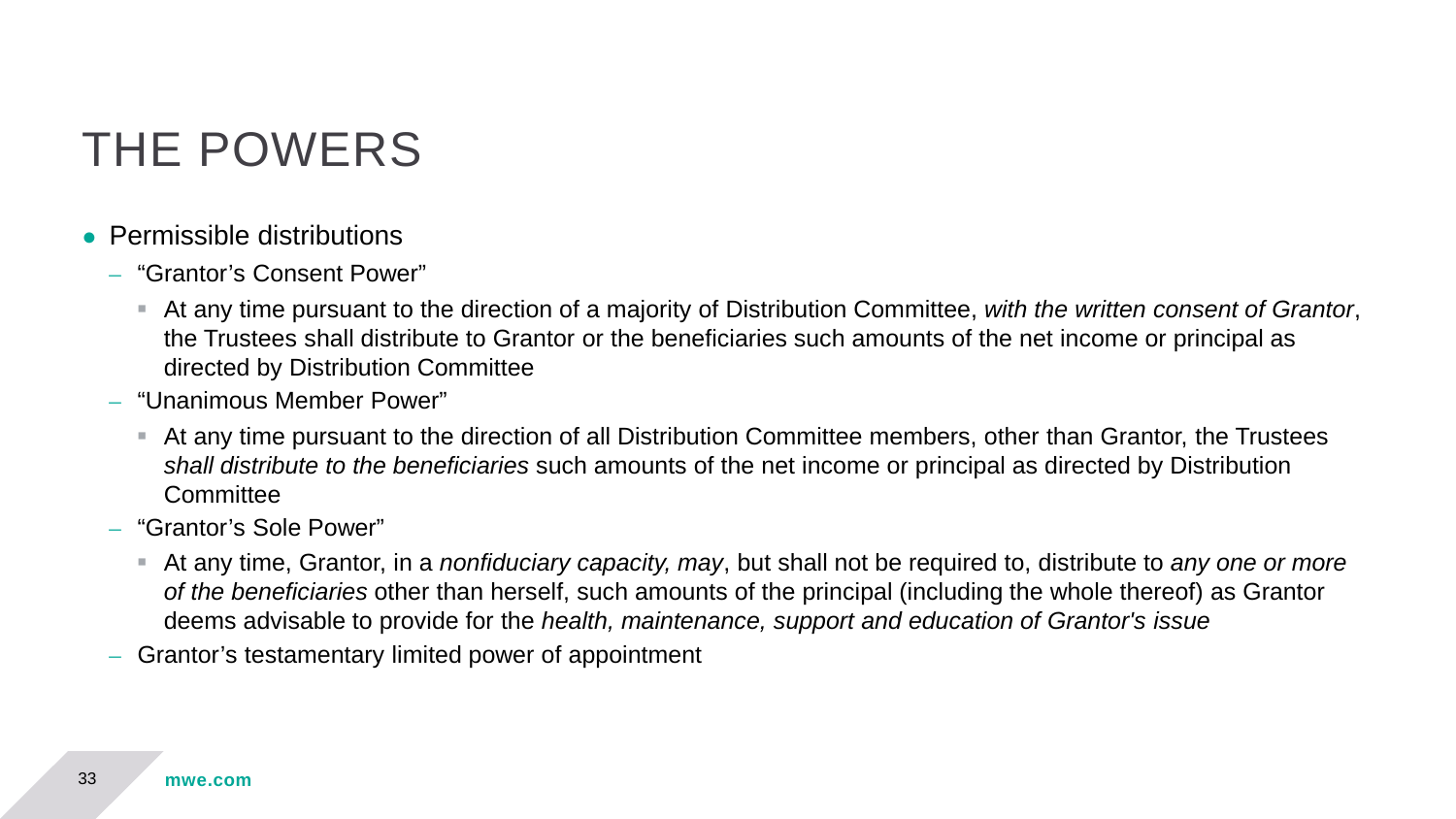### QUALIFIED SMALL BUSINESS STOCK (QSBS) – WHAT IS THE BENEFIT?

#### ● **QSBS, IRC Section 1202**

– Partial or full exclusion of eligible capital gain for non-corporate holders if stock is held for 5+ years

#### ● **Rollover of QSBS, IRC Section 1045**

– Gain on sale of QSBS held for 6 months+ can be "rolled over" / deferred if proceeds from sale used to purchase other QSBS within 60 days of the sale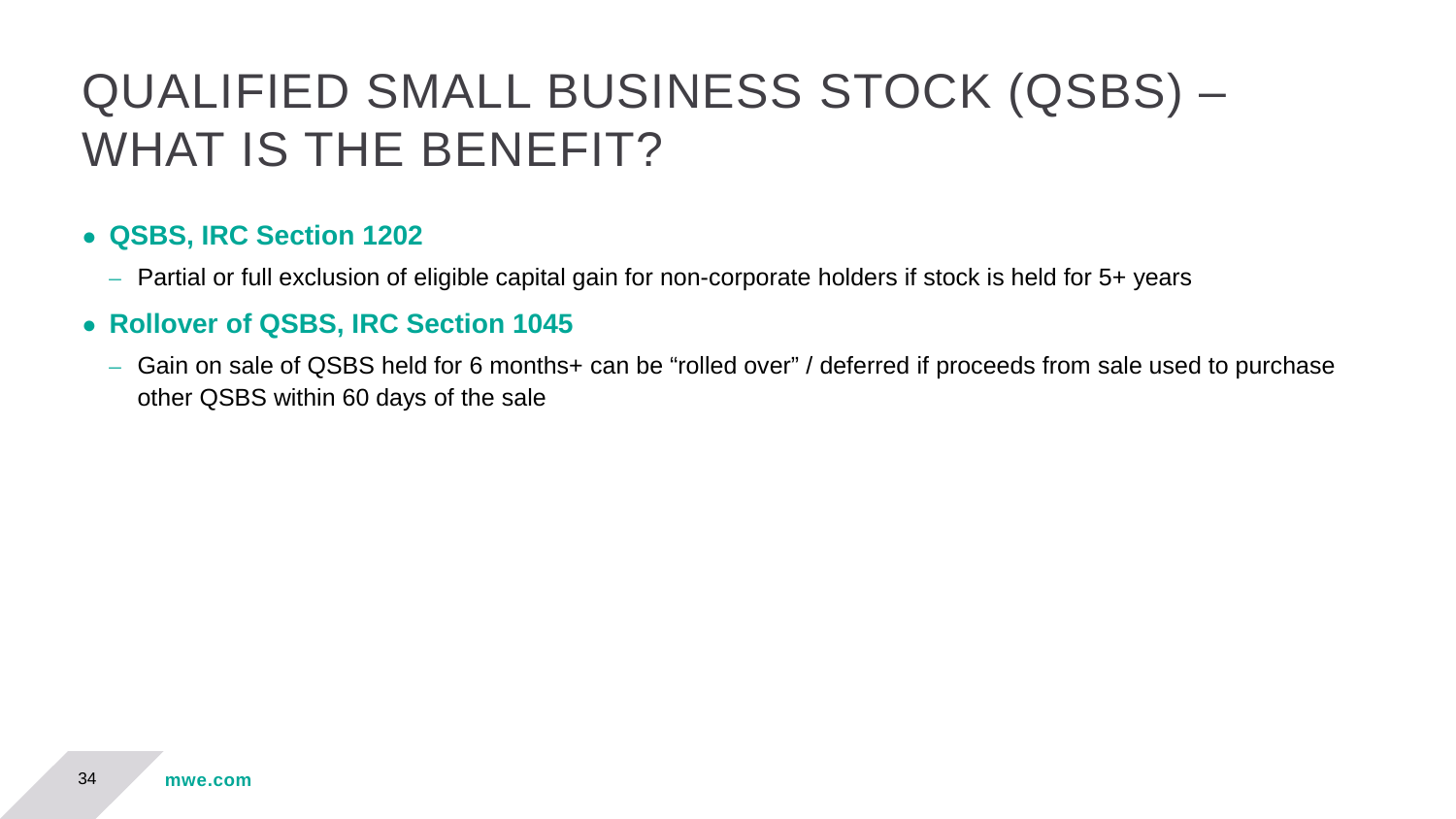### QUALIFIED SMALL BUSINESS STOCK (QSBS) – BENEFITS

#### ● **Section 1202 – QSBS General Requirements**

- Stock in a domestic C corporation (both common and preferred)
- Issued on or after August 11, 1993, directly to the holder
- Issued in exchange for money or other property ( $\neq$  stock) or as compensation for services
- Owner must be an individual, trust, estate, or pass-through entity ( $\neq$  corp)
- Aggregate assets of company may not exceed \$50M (determined by tax basis) at any time between August 11, 1993, and the time of issuance
- At least 80% of the corporation's assets are used in a qualified active trade or business (see certain exceptions)
- Certain redemptions and offsetting short positions are prohibited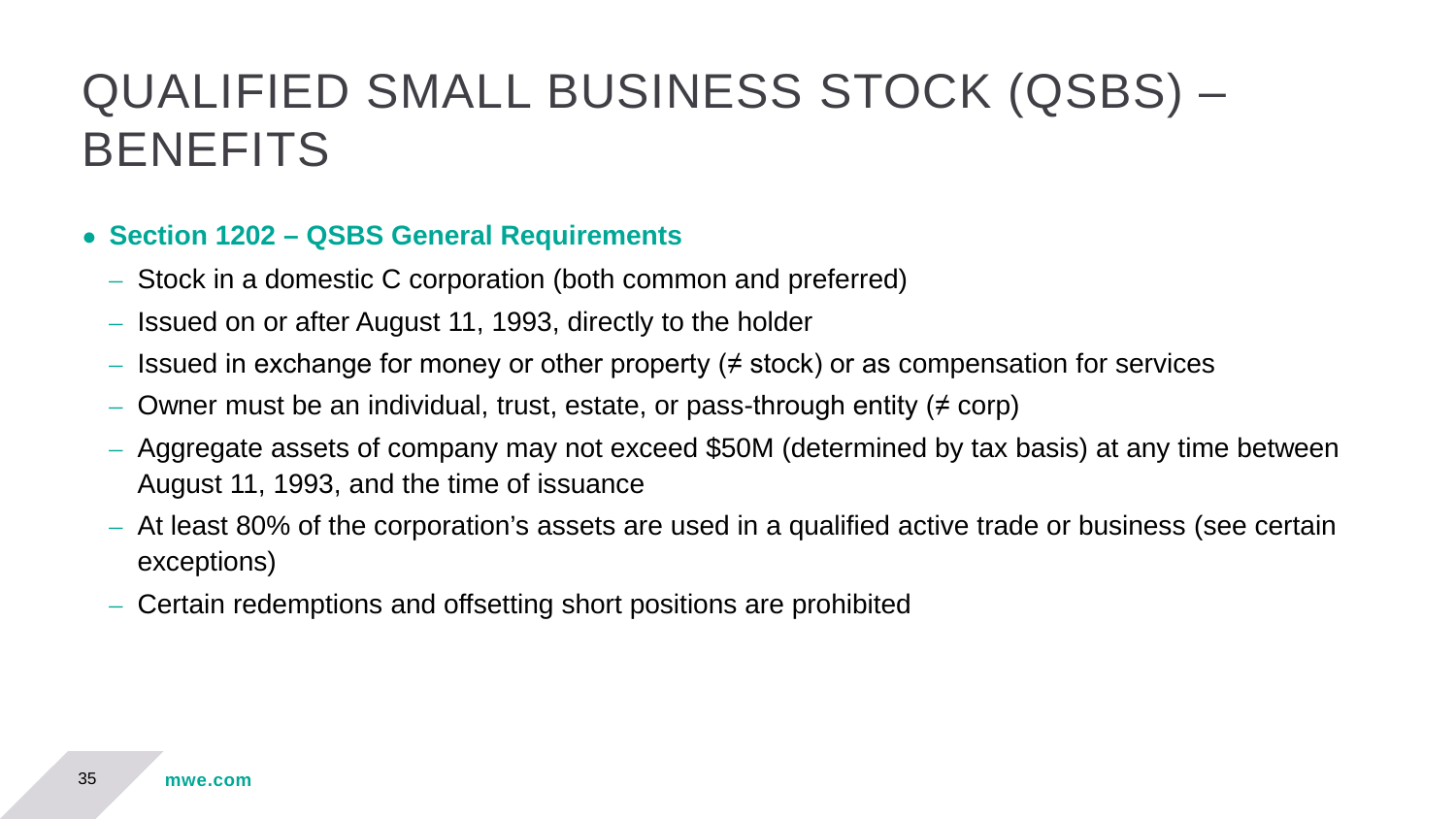### QUALIFIED SMALL BUSINESS STOCK (QSBS) – REQUIREMENTS

#### ● **QSB Requirement: \$50M Maximum Asset Value**

- **Facts**: Company raises a round of funding over \$50M, but at the time of stock issuance the gross assets are under \$50M
	- **Query**: Does the stock qualify for QSBS status?
	- **Answer**: No. IRC Section 1202(d)(1)(A) and (B) require that *at all times* between 8/11/93 and the moment "immediately after" the issuance, the aggregate gross assets of the corporation did not exceed \$50M
	- **Quibble**: If the company was not a corporation when the asset value exceeded \$50M, the stock could qualify for QSBS so long as the asset value was under \$50M from the time of the conversion until immediately after the stock issuance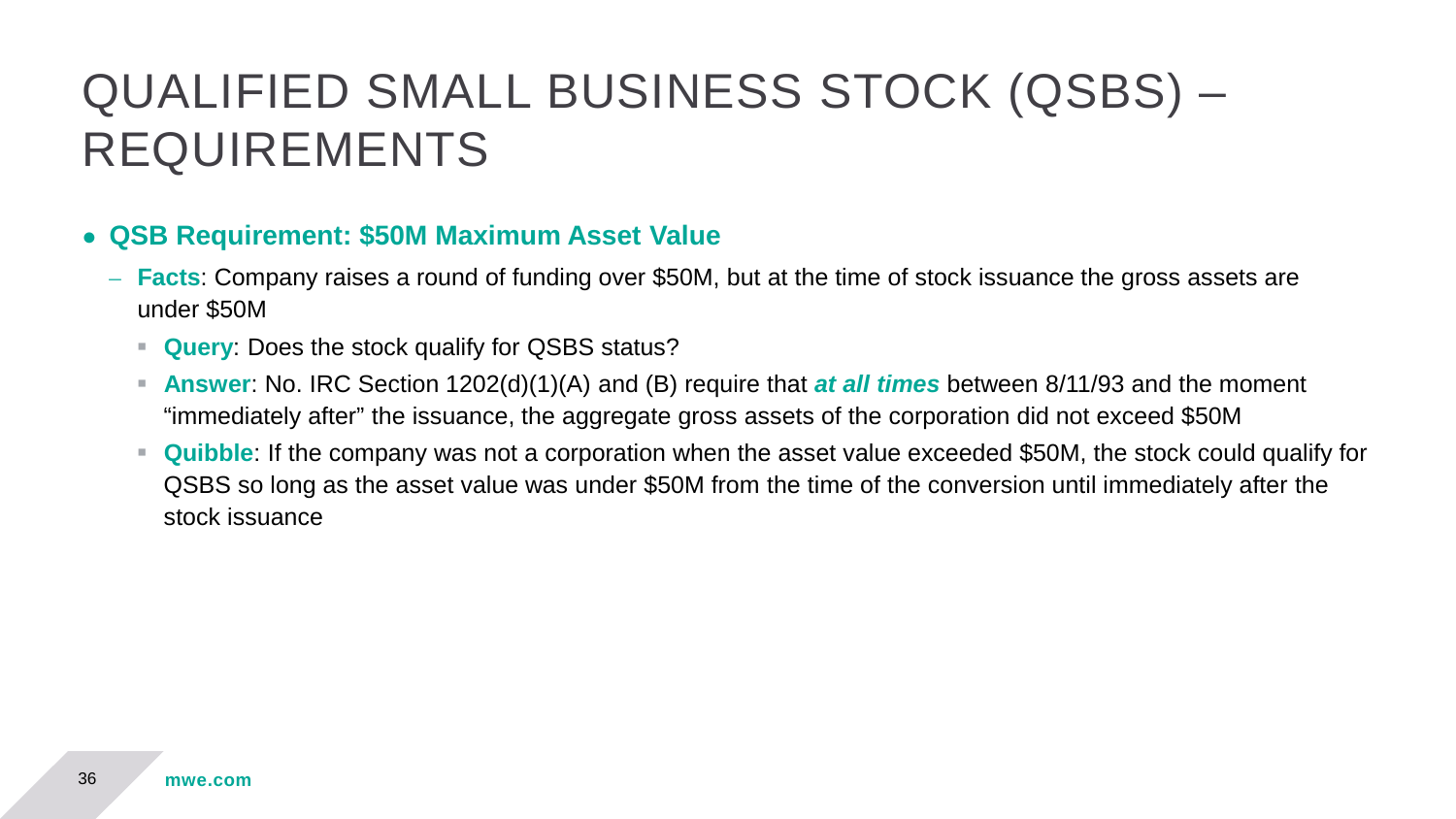### QUALIFIED SMALL BUSINESS STOCK (QSBS) – ELIGIBLE GAIN

- $\bullet$ "**Eligible Gain**" = gain from sale / exchange of QSBS held for 5+ years
	- **Per-issuer limitation** = greater of:
		- \$10M, reduced by gain taken into account in prior years; or
		- 10 x aggregate adjusted bases of QSBS issued by such corporation and disposed of by the taxpayer during the taxable year
	- Adjusted basis of stock determined without regard to any addition to basis after date on which such stock was originally issued
	- Example:
		- T acquires QSBS stock in XYZ Corporation for \$6M
		- T sells stock for \$100M and all QSBS requirements are met
		- 10 times T's basis, or \$60M of the \$94M gain, is eligible for exclusion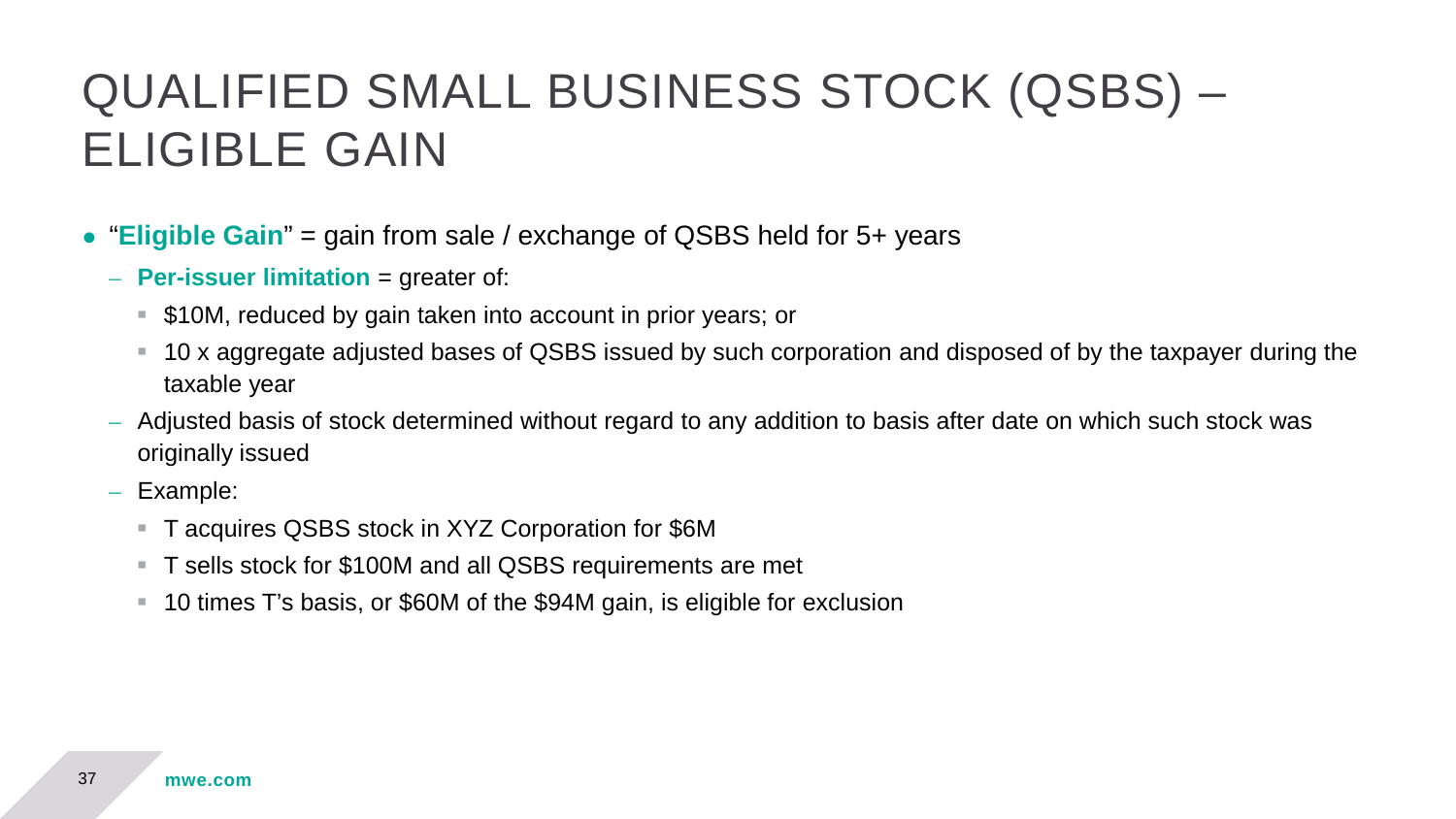### QUALIFIED SMALL BUSINESS STOCK (QSBS) – GIFTS AND BEQUESTS OF QSBS

#### ● **Gifts & Bequests**

- **Gifts**: Direct gifts of QSBS to an individual or trust retain QSBS status
	- **Donor's basis and holding period carry over to the recipient**
	- Gifts of QSBS may be ideal because benefit of any step-up at death is diminished by IRC Section 1202 gain exclusion
- **Bequests**: Transfers of QSBS at death to qualified holder retain QSBS status
	- Distributions from trusts based on beneficiary's death?
	- Testamentary powers of appointment?
- **Holding Period**: Tacks on transferor's holding period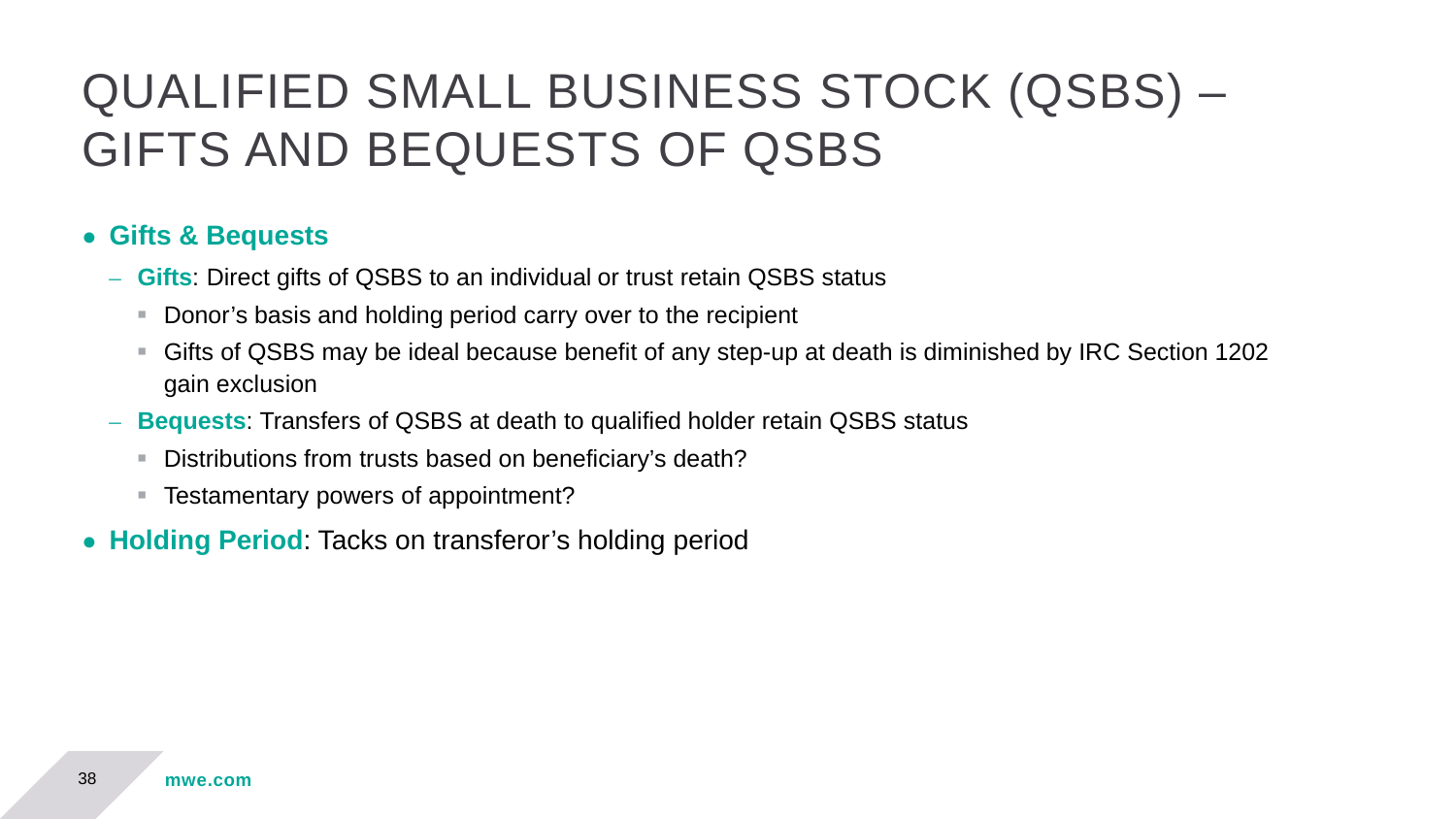### QUALIFIED SMALL BUSINESS STOCK (QSBS) – TRANSFERS TO TRUSTS

#### ● **Non-Grantor Trusts**

- **Non-grantor trust**: Separate "taxpayer" → IRC Section 1202 exclusion
- $\bullet$  **Grantor trust**:  $\rightarrow$  non-grantor trust = separate "taxpayer"
- **Multiple trusts vs "one pot" trust**: Multiple non-grantor trusts → multiple IRC Section 1202 exclusions
	- Substance over form: Trusts should differ in meaningful aspects
	- Gifts to multiple trusts: Direct QSBS transfers (Gifts of LLC/LP units of entity owning QSBS will not preserve QSBS status of stock.)
	- Initial investments: Include trusts in LLC/LP from inception so they are partners when partnership acquires QSBS